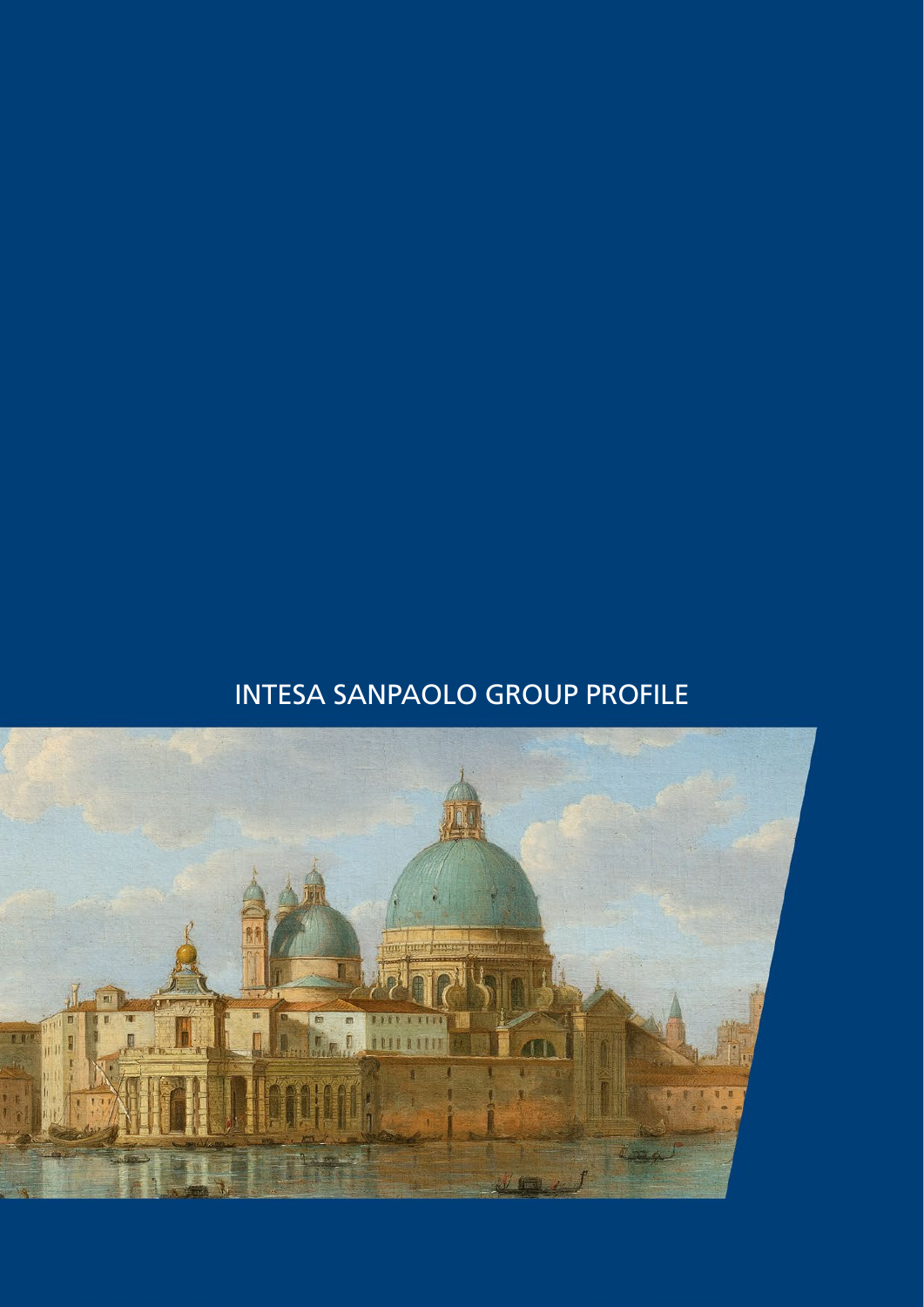# Intesa Sanpaolo Group

The Intesa Sanpaolo Group, with 11.1 million customers and more that 4,000 branches in Italy, is the country's leading banking group and one of the top banking groups in Europe. The Group is Italy's leading provider of financial products and services for households and businesses, particularly in banking (with a market share of nearly 16% for loans and 17% for deposits), life insurance premiums (with a market share of nearly 20%), asset management (over 20%), pension funds (nearly 22%) and factoring (28.5%).

The Group also has a strategic presence as one of the main banking groups in central and eastern Europe and in middle eastern and north African countries, serving 7.8 million customers via a network of approximately 1,200 branches. Through its local subsidiaries, the Intesa Sanpaolo Group ranks first in Serbia, second in Croatia and Slovakia, fourth in Albania, fifth in Egypt, seventh in Bosnia and Herzegovina, Slovenia and Hungary.

As at 31 December 2016, the Intesa Sanpaolo Group had total assets of 725,100 million euro, customer loans of 364,713 million euro, direct deposits from banking business of 393,798 million euro and direct deposits from insurance business and technical reserves of 144,098 million euro.

The Intesa Sanpaolo Group comprises seven Business Units serving different customer categories, Governance Areas and Central Entities directly reporting to the Chief Executive Officer and CEO

Details of Intesa Sanpaolo's organisational structure are available on the Group's website [\[i\]](http://www.group.intesasanpaolo.com/scriptIsir0/si09/chi_siamo/eng_wp_chi_siamo.jsp).

#### **An international dimension**

#### **ITALY** 3,978 Branches

**ASIA**

**OTHER EUROPEAN COUNTRIES** 1,003 Branches 3 Representative Offices

**AMERICA** 3 Branches 2 Representative Offices

7 Branches 6 Representative Offices

**AFRICA** 172 Branches 3 Representative Offices

**OCEANIA**

1 Representative Office

Data: February 2017.

#### **Competitive positioning**

#### **Ranking in Italy**

| $1^{\circ}$ | Loans                                | 15.7% |
|-------------|--------------------------------------|-------|
| $1^{\circ}$ | Deposits*                            | 16.7% |
| $1^{\circ}$ | Collected premiums for life policies | 19.7% |
| $1^{\circ}$ | Investment funds                     | 20.3% |
| $1^{\circ}$ | Open-end pension funds               | 21.6% |
| $1^{\circ}$ | Factoring - Operating turnover       | 28.5% |

Figures at 31 December 2016.

Includes bonds

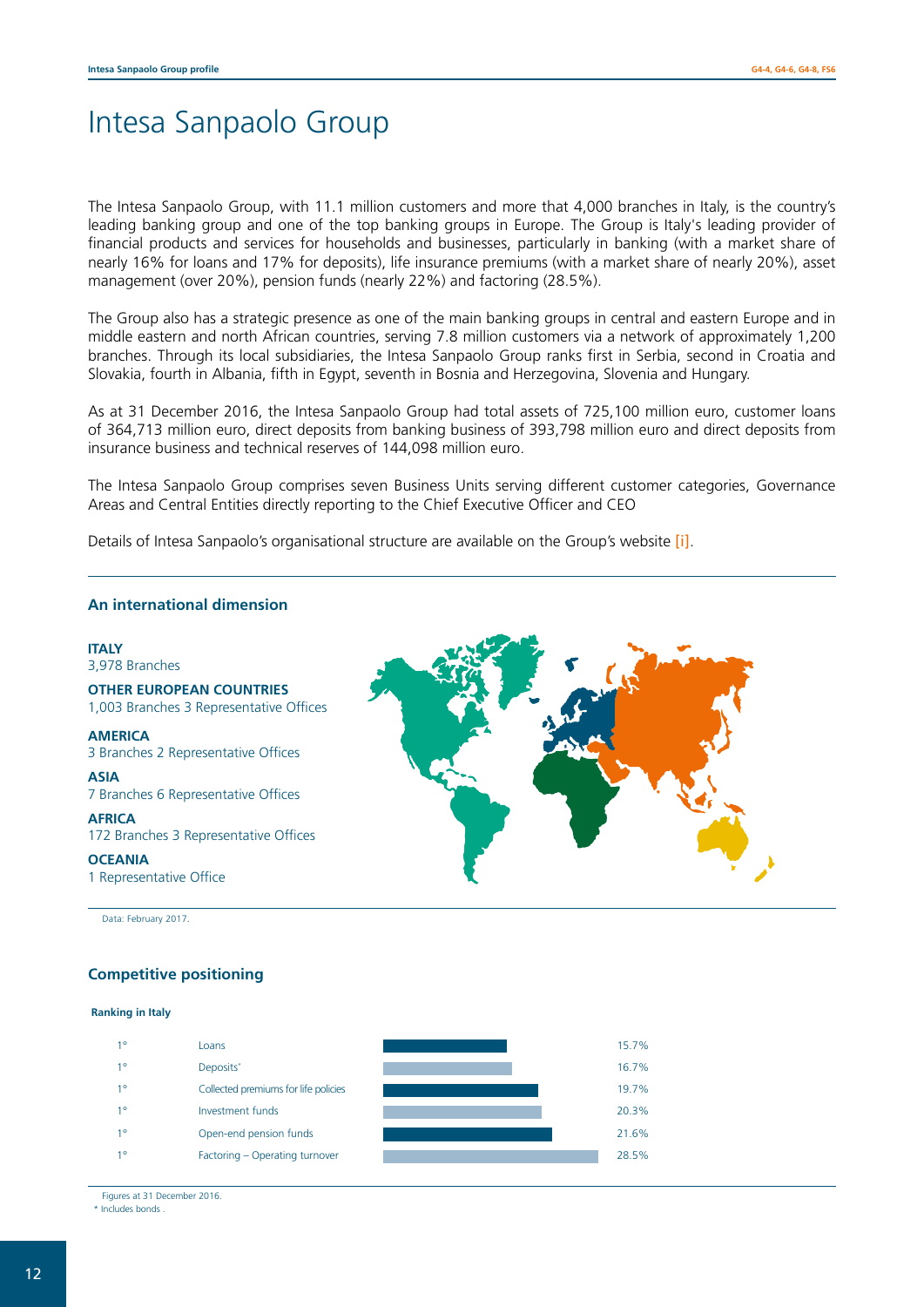# Vision and values

*Aware of the value of our activities in Italy and abroad, we promote growth that focuses on sustainable results in the long term and creates a virtuous cycle based on the trust that stems from customer and shareholder satisfaction, from our employees' sense of belonging and from listening to the needs of communities and local areas.*

*Our growth strategy aims at creating solid and sustainable values from economic and financial, social and environmental standpoints, built on the trust of all our stakeholders and based on our values.*

(from the Code of Ethics [\[i\]](http://www.group.intesasanpaolo.com/scriptIsir0/si09/sostenibilita/eng_codice_etico.jsp))

Integrity, excellence, transparency, respect for specific qualities, equality, values of the individual and responsibility in the use of resources: these are the values, stated in the Code of Ethics, on which the Intesa Sanpaolo Group bases its banking methods and its relations with stakeholders. These values are also set out in its Code of Conduct. At the end of 2016, the Board of Directors approved an update to the Code of Ethics, which takes into account the new corporate governance model, redefines implementation procedures and clarifies some principles on which bank/stakeholder relations are based. The Group is also committed to complying with sustainable development principles and participates in important international initiatives that promote dialogue between companies, international organisations and society and pursue respect for the environment and human rights.

### **GOVERNANCE OF CORPORATE SOCIAL RESPONSIBILITY**

In its implementation methods, the Code of Ethics sets out the management model which is centred around the concept of direct responsibility: every company function is called upon to guarantee its commitment to ensuring that business activities remain consistent with the values stated and that the improvement objectives expressed in the Sustainability Report are gradually achieved.

The Corporate Social Responsibility (CSR) Sub-Department assists top management in defining sustainability strategies and policies designed to generate value for stakeholders. It reports through the Chief Governance Officer to the Managing Director and CEO and to the Board of Directors.

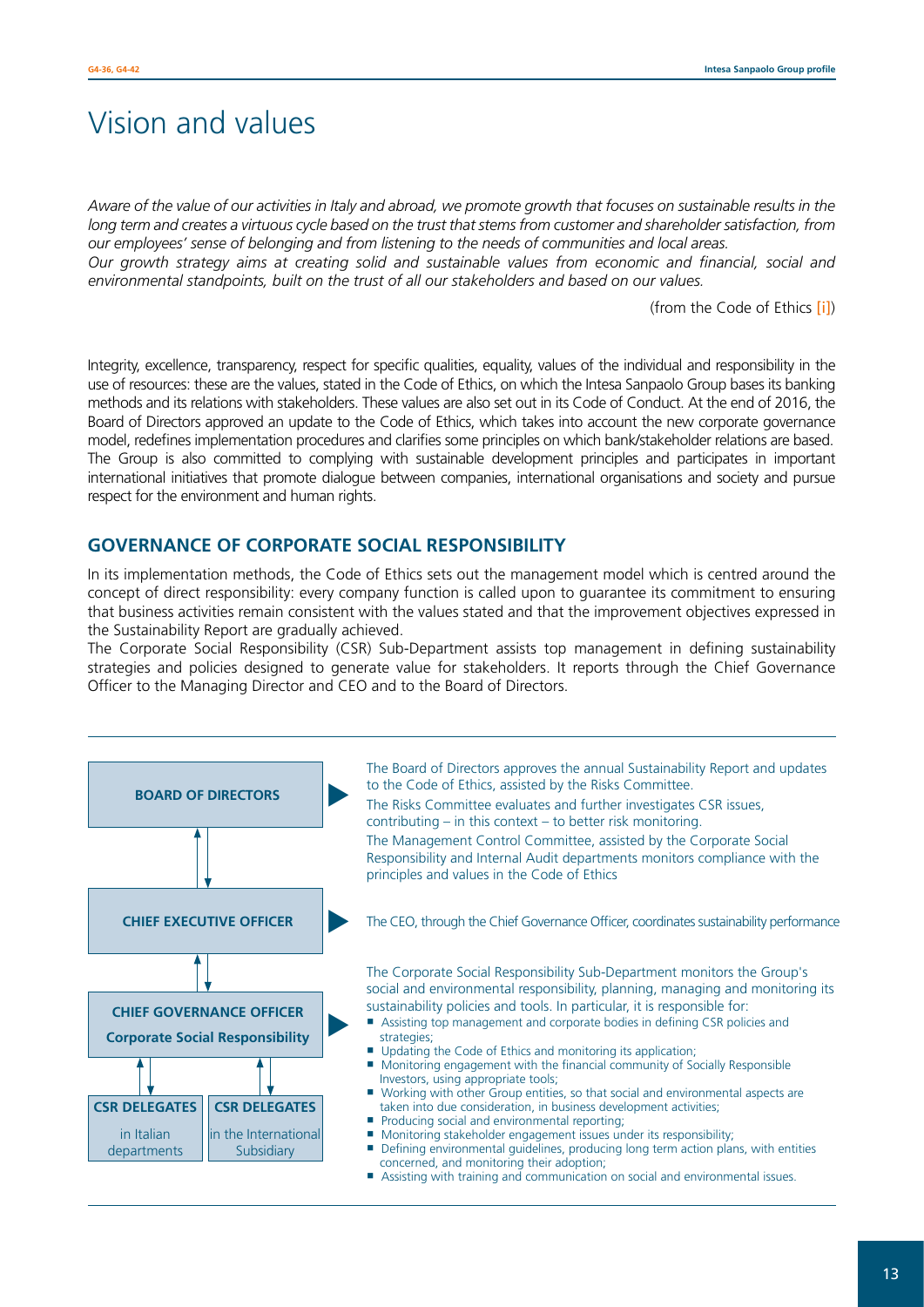The CSR Delegates network is made up of more than 60 employees working in various entities in Italy and abroad, who cooperate with the CSR Sub-Department to manage relations with reference stakeholders, implement projects and define improvement objectives, manage non-compliance with the Code of Ethics, and monitor and report on activities.

The Bank's governance bodies are periodically informed by the CSR Sub-Department about significant issues and their integration with business activities. Updates to the Code of Ethics and Sustainability Report are shared with the Risks Committee and approved by the Board of Directors. The Unit also reports annually to the Management Control Committee and Supervisory Body pursuant to Legislative Decree No. 231/2001 (see the section "Certification of social responsibility governance", page 53).

### **STAKEHOLDER ENGAGEMENT**

Stakeholder engagement is key for the Intesa Sanpaolo Group in order to understand the level of satisfaction of activities carried out by the Bank. Structured dialogue is arranged every year, using different engagement approaches: multi-stakeholder forums, focus groups and online questionnaires for employees and trade unions, interviews with shareholders, customers and non-government organisations, customer satisfaction surveys and surveys with suppliers. Stakeholder expectations, within corporate business strategies, allow Intesa Sanpaolo to identify improvement objectives.

### **ACTIVITY MONITORING**

The effectiveness of the Bank's social responsibility commitment is monitored through two integrated processes: one process, originating from engagement with the Group's most significant stakeholders, defines improvement objectives, which is followed up with the KPI monitoring of the implementation status of commitments and, lastly, with reporting in the Sustainability Report; the other process, using ISO 26000 Guidelines as a basis, assesses the level of integration of Code of Ethics values with business activities, through self-assessment performed by entities, followed by an independent audit if the self-assessment identifies potential aspects of reputational risk.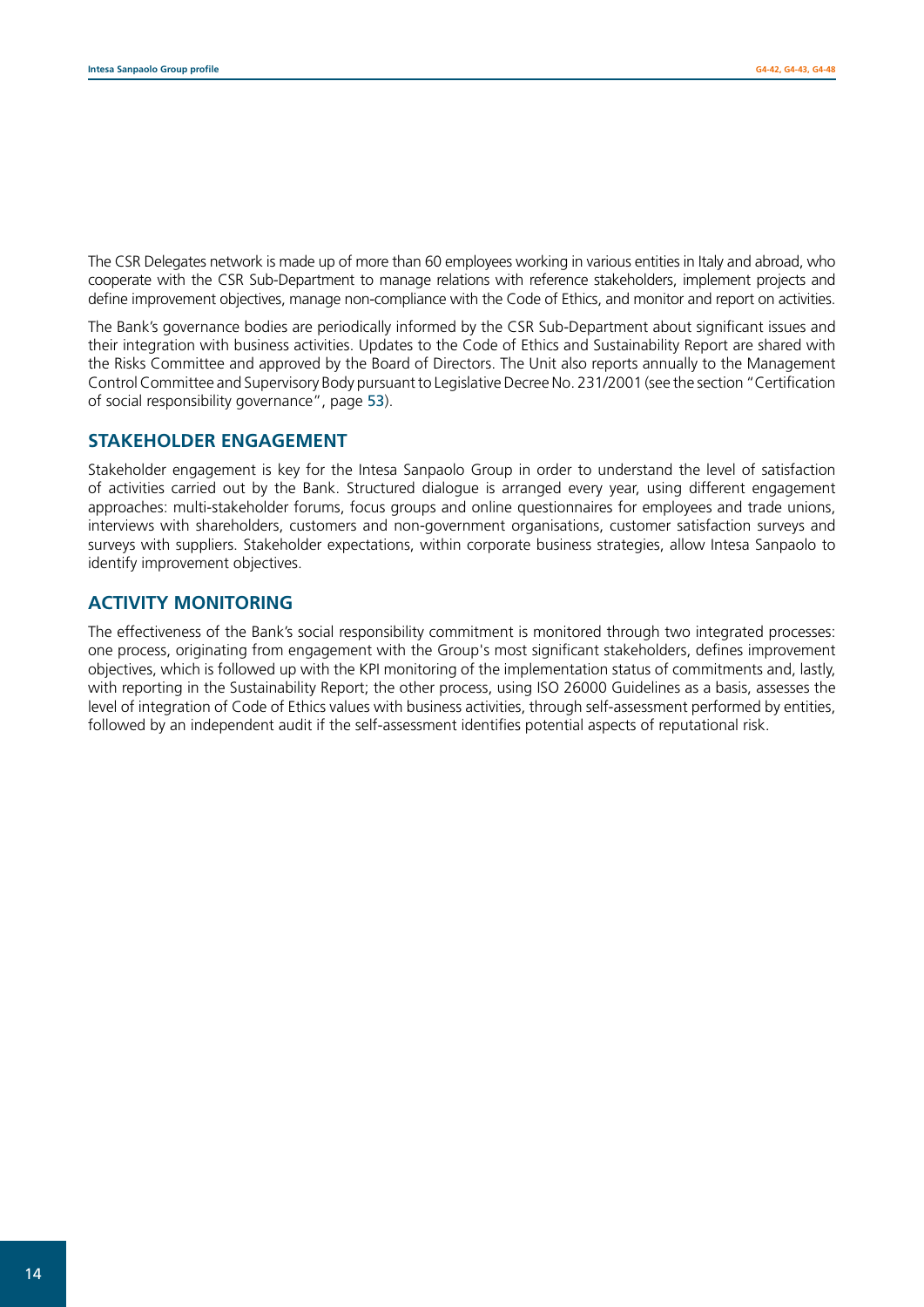# Business Model

| <b>VISION AND VALUES</b>                                                                                                                                                                       |                                                                                                                                                                                                                                                                                                                                                                                                                                                             |                                                                                                                                                                                                                                                                                       |  |  |  |
|------------------------------------------------------------------------------------------------------------------------------------------------------------------------------------------------|-------------------------------------------------------------------------------------------------------------------------------------------------------------------------------------------------------------------------------------------------------------------------------------------------------------------------------------------------------------------------------------------------------------------------------------------------------------|---------------------------------------------------------------------------------------------------------------------------------------------------------------------------------------------------------------------------------------------------------------------------------------|--|--|--|
|                                                                                                                                                                                                | <b>GOVERNANCE</b>                                                                                                                                                                                                                                                                                                                                                                                                                                           |                                                                                                                                                                                                                                                                                       |  |  |  |
| <b>STRENGTHS</b>                                                                                                                                                                               | <b>STRATEGIC PRIORITIES</b>                                                                                                                                                                                                                                                                                                                                                                                                                                 | <b>OUTPUT /</b><br><b>OUTCOMES</b>                                                                                                                                                                                                                                                    |  |  |  |
| Very solid financial<br>statements,<br>strengthened during<br>the economic crisis<br>Cost / Income ratio<br>among the best in<br>Europe<br>Leader in risk<br>management<br>Strong market share | ■ To be a real-economy bank<br>To achieve sustainable profitability<br>■ To be a retail and corporate banking<br>leader in Italy and in certain key markets<br>■ To be a European leader in different<br>high-growth businesses<br>To support Italian businesses abroad<br>through our international presence<br>■ To be a simple and innovative bank<br>■ To guarantee customers the best<br>relations in a multi-channel approach                         | Remuneration of<br>shareholders<br>Medium / long-term<br>credit and credit<br>to households and<br>businesses<br>■ Support for Third<br>sector social<br><b>businesses</b><br>Job protection and<br>human resource<br>development<br>Development of<br>partnerships with<br>suppliers |  |  |  |
| Capital exceeding<br>regulatory<br>requirements                                                                                                                                                | <b>OUR FORMULA FOR SUCCESS</b>                                                                                                                                                                                                                                                                                                                                                                                                                              | Contribution to<br>the needs of the<br>community by paying<br>taxes<br>Improved relations                                                                                                                                                                                             |  |  |  |
| Surplus liquidity<br>reserves<br>Low financial leverage                                                                                                                                        | Solid and sustainable<br>generation and distribution<br>of value<br>Increased profitability<br>Efficient use of capital<br>while maintaining a low<br>and liquidity<br>risk profile<br><b>1 New Growth</b><br>2 Core Growth<br><b>3 Capital Light</b><br><b>Bank:</b><br><b>Bank:</b><br><b>Bank:</b><br>New growth<br>Full leveraging of<br>Deleveraging of<br>drivers<br>existing business<br>non-core assets<br>4 People and investments as key enablers | with customers<br>Development of a<br>product mix that<br>increasingly meets<br>the real needs of<br>customers<br>Optimisation of local<br>presence in Italy and<br>abroad<br>Product and service<br>model innovation                                                                 |  |  |  |

# **SOCIAL AND ECONOMIC CONTEXT**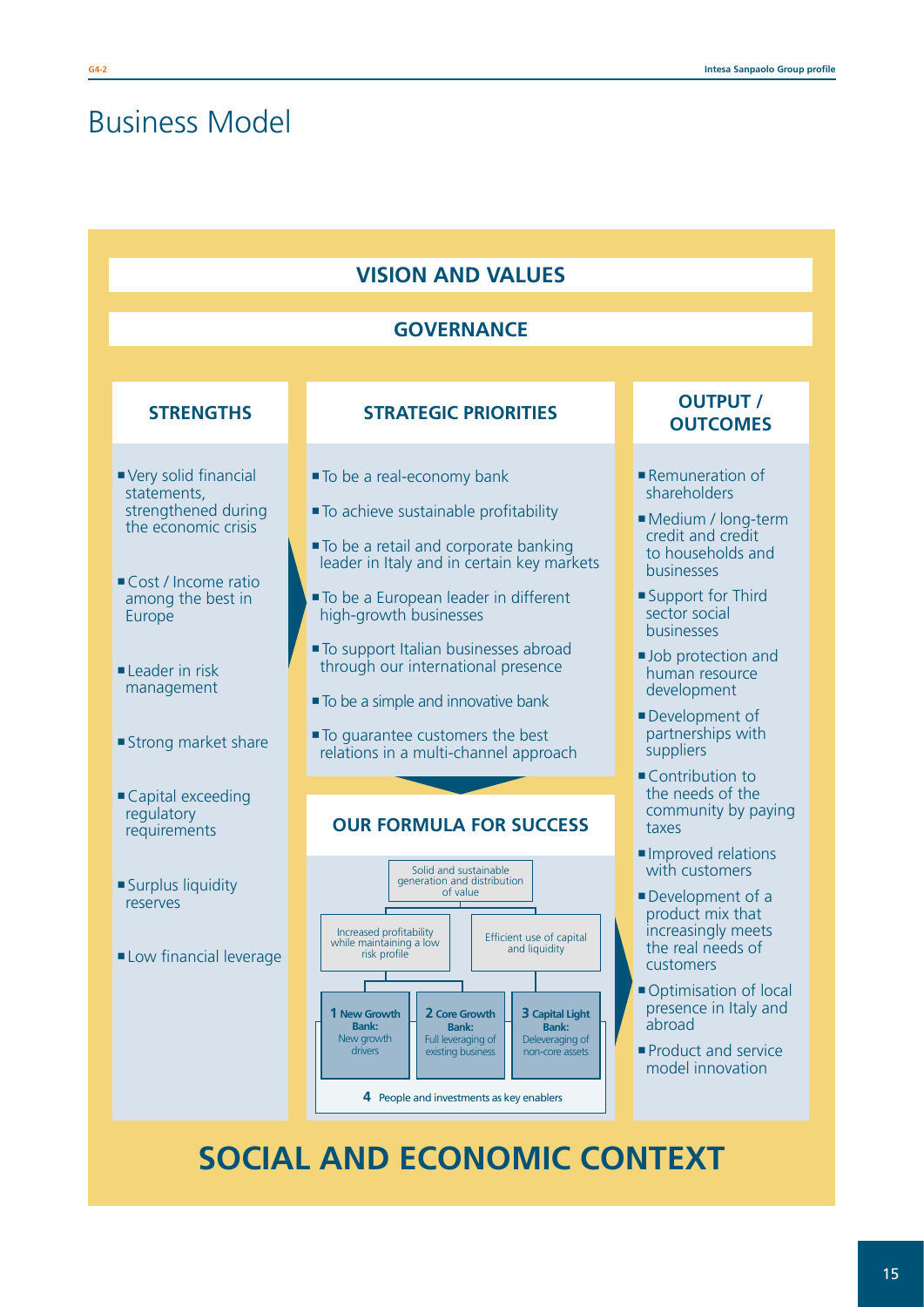# Effectiveness of the governance system

### **THE CORPORATE GOVERNANCE MODEL**

By resolution of the Extraordinary Shareholders' Meeting of 26 February 2016, effective as from 27 April 2016, Intesa Sanpaolo has adopted a single-tier administration and control model. This section refers to the period from 27 April to 31 December 2016.

For more details on corporate governance, see the "Report on Corporate Governance and Ownership Structures – Remuneration Report", which also has information on the period from January to April 2016, when the two-tier governance model was still in use [\[i\]](http://www.group.intesasanpaolo.com/scriptIsir0/si09/governance/eng_documenti_societari.jsp?tabId=2016&tabParams=eyd0YWJJZCc6JzIwMTYnfQ__).

#### **BOARD OF DIRECTORS**

The Board of Directors has guidance and strategic supervisory functions. Management functions are mainly overseen by the Managing Director and CEO, while control functions are carried out by the Management Control Committee, appointed by the Shareholders' Meeting from Board members and comprising only independent directors.

The Board of Directors' role closely supplements the strategic supervisory function, with controls that are increasingly ex ante in nature (of strategic plans, company risks, organisational and internal control system adequacy), and are considered as physiological and essential for strategic business management.

This nature of the Board's role (which does not affect necessary ex post controls on actions already taken) can guarantee a positive mix at the highest level of management and control – because of the specific characteristics of the one-tier model, and also ensures continual monitoring of the merit and lawfulness of company conduct.

The fact that members of the Management Control Committee are also company directors that have to take management decisions considerably reinforces the effectiveness and efficiency of the Board's role overall and guarantees the utmost consistency of administrative actions, allowing directors to evaluate the implications of their decisions, from when they are taken, and control committee members to carry out their duties more effectively, because they are also directly involved in the decision-making process.

The Board of Directors in office at the date of this Report comprised 19 members appointed by the ordinary Shareholders' Meeting, by list voting, on 27 April 2016. The appointment was made based on lists of candidates meeting requirements established by law and the Articles of Association, presented by shareholders owning at least 0.5% of capital comprising ordinary shares. A sizeable majority of independent Board directors and the appointment of a single Managing Director by the Board, excluding other Directors that may have executive positions and that the Board may delegate its own duties to an executive committee, were considered as priorities. At least one third of board positions are reserved for the least represented gender, in compliance with applicable laws on the gender equality of management boards of listed companies.

In accordance with the Bank's governance model, the Chairman of the Management Control Committee and Chairman of the Committee for Transactions with Related Parties and Associated Entities (of the Group) are minority-elected members.

In carrying out its duties, the Board of Directors is assisted by the following Committees, with members appointed from the Board. The organisation and operation of these committees are governed by specific Regulations approved by the Board:

- the Nomination Committee;
- the Remuneration Committee:
- the Risks Committee;
- the Committee for Transactions with Related Parties of Intesa Sanpaolo and Associated Entities of the Group.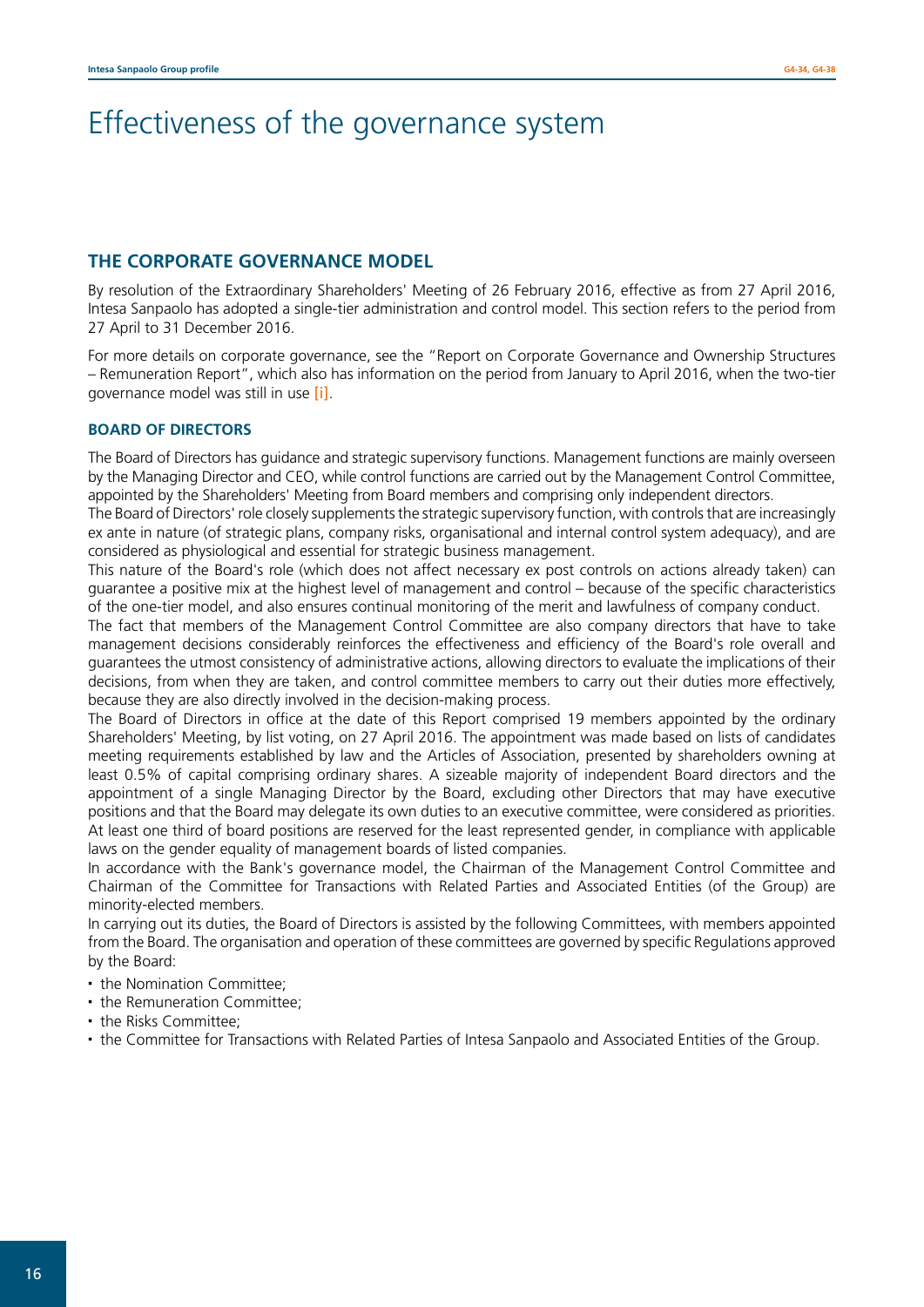| <b>Body</b>                                      | No. of members | Independent* | % of women | No. of<br>meetings | <b>Attendance</b> |
|--------------------------------------------------|----------------|--------------|------------|--------------------|-------------------|
| <b>Board of Directors</b>                        | 19             | 14           | 37%        | 19                 | 99%               |
| of which: Management<br><b>Control Committee</b> |                |              | 40%        |                    | 98%               |

#### **Characteristics of the Board of Directors (data for the period from 27 April to 31 December 2016)**

\* Independence requirements pursuant to applicable laws and the Articles of Association.

#### **Characteristics of Board Committees (data for the period from 27 April to 31 December 2016)**

| <b>Body</b>                                           | No. of members | Independent* | No. of meetings | <b>Attendance</b> |
|-------------------------------------------------------|----------------|--------------|-----------------|-------------------|
| <b>Remuneration Committee</b>                         |                |              |                 | 100%              |
| Nomination Committee                                  |                |              |                 | 93%               |
| <b>Risks Committee</b>                                |                |              | 19              | 100%              |
| <b>Related Party</b><br><b>Transactions Committee</b> |                |              | Q               | 100%              |

\* Independence requirements pursuant to applicable laws and the Articles of Association.

The Chairman of the Board of Directors has a non-executive role and does not carry out management duties, even on a de facto basis.

In view of the current governance model and duties established by the Articles of Association, which are described in more detail in the Regulations of the Board of Directors, the Chairman's role is fundamental for the Bank, as reflected by his/her authority and responsibilities and the amount of time dedicated to this position.

The Chairman of the Board of Directors supervises the activities of the Board, organises and oversees activities and carries out all duties required by supervisory regulations.

The Managing Director is also Chief Executive Officer and General Director and supervises company management within the framework of the powers granted to him/her in compliance with general planning and strategic guidelines established by the Board of Directors.

#### **LEADERSHIP AND BOARD MEMBERS' AREAS OF EXPERTISE**

On renewal, the Board assessed all eligibility requirements and the overall composition of the board (in qualitative/ quantitative terms) in relation to recommendations from the outgoing Supervisory Board, in the case of new appointments/re-appointments (see the document published on the Bank's website on the appointment of positions currently in office).

The characteristics declared by Board Directors are diversified and suitable for ensuring a Board composition that is adequate, also for the improvement areas identified in previous self-assessments, as well as a correctly balanced composition of Board committees.

| <b>Expertise</b>                                                | <b>Board of Directors</b><br>[No. of members] |
|-----------------------------------------------------------------|-----------------------------------------------|
| Banking (strategies, risk assessment and management techniques) | 16/19                                         |
| Reading and interpreting bank financial statements              | 18/19                                         |
| Strategic guidance (scenarios, trends, peers)                   | 17/19                                         |
| Managerial, entrepreneurial and business management             | 14/19                                         |
| Risk management                                                 | 18/19                                         |
| Global dynamics of the economic/financial system                | 18/19                                         |
| Auditing and control                                            | 12/19                                         |
| The regulation of financial activities                          | 16/19                                         |
| Remuneration and incentive systems and tools                    | 18/19                                         |
| International experience                                        | 13/19                                         |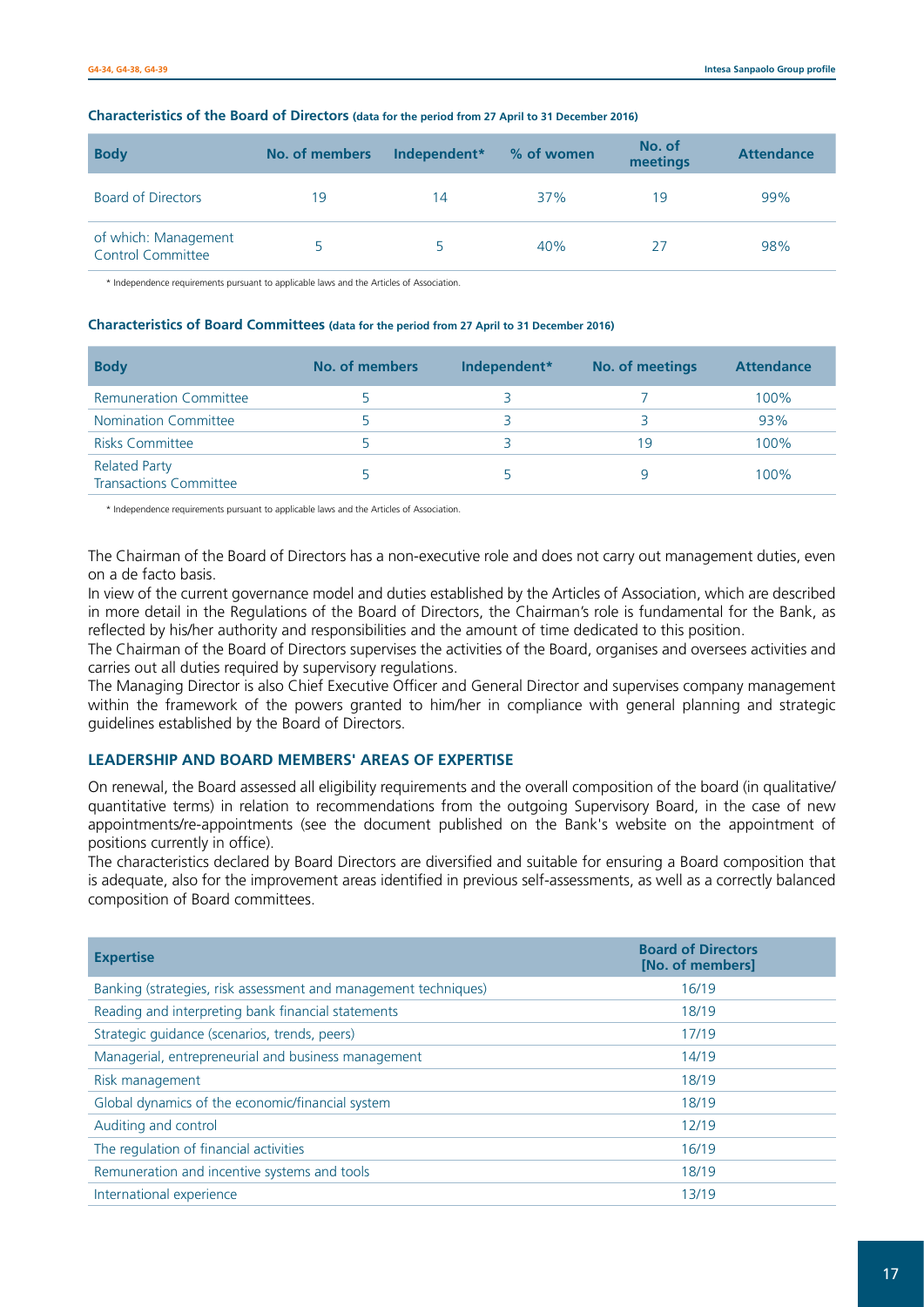#### **TRAINING AND CONTINUAL PROFESSIONAL DEVELOPMENT OF BOARD DIRECTORS**

The Chairman of the Board of Directors ensures that the Bank plans and adopts orientation programmes and training plans for Board members. It arranges for and promotes Directors' involvement in initiatives that will give them a greater knowledge of the sector the Bank and Group operate in, of company dynamics and their evolution, of principles of correct risk management and the legal and self-regulatory framework, and also holds meetings, including informal sessions, on strategic issues (ongoing-induction).

10 specific induction sessions were held from when the new Board of Directors took office until December 2016, with Directors exploring and discussing various aspects of the Bank's and Group's activities and the applicable legal framework, as well as their duties and responsibilities.

These sessions addressed the following issues in particular:

- governance, including the Regulations of the Board of Directors and of individual Committees, as well as updates to the Compliance Model pursuant to Legislative Decree 231/2001;
- risk management, including the Group's Risk Appetite Framework;
- the Group controls system;
- the Group technological model and IT issues;
- aspects concerning bank financial statements;
- remuneration and incentive policies;
- banking regulations.

To promote the best knowledge of the company and applicable legal framework and relative developments, Board Directors are given a set of regularly updated documents on governance, laws and regulations, main correspondence with the supervisory authorities and accounts, as well as additional documents, to help them carry out their duties.

#### **SELF-ASSESSMENT OF GOVERNANCE BODIES**

In February 2017, the Board of Directors conducted its annual self-assessment of the composition, performance, conduct and dynamics of the board and board committees.

This process was carried out in compliance with Board Regulations on Self-Assessment, adopted in compliance with Supervisory Provisions on Corporate Governance and the Corporate Governance Code.

The self-assessment was carried out with the professional assistance of the consultancy management experts Crisci & Partners, that assisted the Bank in its board review process in 2015. This company meets the requirements for neutrality, objectivity, competence and independence established in the Regulations.

Besides analysing the Board's activities during the year, the self-assessment also reviewed improvements made in relation to weaknesses identified in the previous self-assessment.

In line with Regulations, Crisci & Partners assisted the Board of Directors during the various stages of the self-assessment process: review (also based on questionnaires and individual interviews), data processing and preparing process outcomes.

Overall, the compliance of board governance with the Corporate Governance Code, with European Banking Authority guidelines, with Section VI of the Bank of Italy Circular No. 285 "Supervisory Provisions for Banks", and with the best practices of listed companies, in so far as they are comparable with the Bank, was high.

Based on replies in the questionnaire and interviews, some good practices were identified to be retained and developed in the future, as part of consolidation of the new governance model. These include the further development of induction activities to cover additional topics, and earlier times for sending preboard meeting documents that are more complex and/or highly confidential.

### **THE INTERNAL CONTROL AND RISK MANAGEMENT SYSTEM**

The internal control system is a three-tier system, in line with applicable laws and regulations. The system has the following types of controls:

- the first type comprises line controls; the purpose of these controls is to ensure that operations are carried out correctly and, as far as possible, are included in IT procedures. The controls are overseen by the same operating and business entities (level-one functions), also through dedicated control units that report to the managers of the entities, or are carried out by back office entities;
- the second type comprises risk and compliance controls; the purpose of these controls is to ensure, among others:
- the correct adoption of the risk management process;
- compliance with operating limits assigned to various functions;
- $\cdot$  the compliance of company operations with regulations, including self-regulation.

The functions overseeing these controls (level-two control functions) are separate from operating functions and help define risk management policies and the risk management process. In the Intesa Sanpaolo Group, the following parent company entities and equivalent entities of Group companies are level-two control functions:

• the Chief Compliance Officer, to whom the Anti-Money Laundering Head Office Department also reports;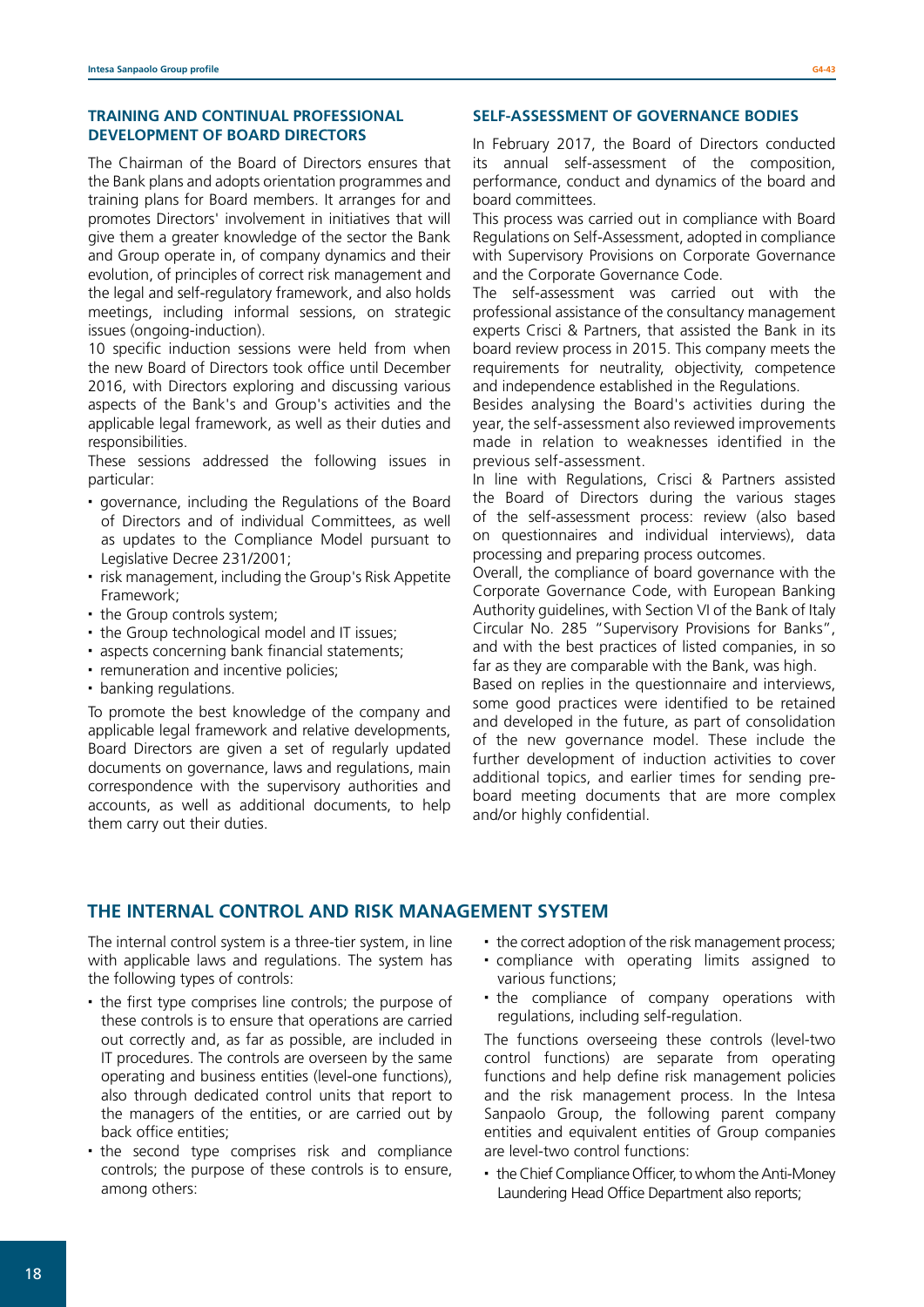• the Chief Risk Officer Governance Area, to which the Controls Head Office Department reports.

In compliance with Supervisory provisions issued by the Bank of Italy, which require these functions to be independent of operating entities and separate from the internal audit function, the Head of the Chief Risk Officer Governance Area and Chief Compliance Officer report directly to the Managing Director and CEO and, as required by laws, have direct access to corporate bodies, reporting the results of control activities carried out, without restrictions or intermediation.

 The third type comprises internal audits; the purpose of these audits is to identify infringements of procedures and regulations and periodically assess the completeness, adequacy, functionality (in terms of efficiency and effectiveness) and reliability of the organisational structure of other components of the

internal control system and IT system (ICT audit) at a Group level, on a regular basis in relation to the nature and extent of risks. In line with Supervisory provisions, the Head of the Audit function directly reports to the Board of Directors and functionally to the Management Control Committee.

Strategic decisions concerning the internal control and risk management system at a Group level are submitted to the Board of Directors of Intesa Sanpaolo, in its capacity as parent company. In view of the single-tier governance model adopted by Intesa Sanpaolo, the Board of Directors, assisted by the Risks Committee and taking account of proposals from the Managing Director and CEO, defines and approves the overall governance and organisational structure of the Bank and Group, the internal control system guidelines, the risk appetite and risk management policies and governance processes.

### **REMUNERATION**

Extensive information (in both qualitative and quantitative terms) is provided in the Remuneration Report, available on the website [\[i\]](http://www.group.intesasanpaolo.com/scriptIsir0/si09/governance/eng_documenti_societari.jsp?tabId=2016&tabParams=eyd0YWJJZCc6JzIwMTYnfQ__).

According to the Bank's Articles of Association, Board Members are entitled to the reimbursement of expenses incurred in carrying out their duties and to fees which are determined by the Shareholders' Meeting on their appointment and refer to a fixed amount for their entire term of office. The shareholders' meeting also establishes additional fees of the Chairman and Deputy Chairman. On appointment of the Management Control Committee, the Shareholders' Meeting determines the specific fees (of the same amount) for each Board Director on the Committee, for the entire term of office, with an additional amount for the Committee Chairman.

The Managing Director and General Director receive fixed, variable fees determined by the Board of Directors in line with the remuneration policies approved by the Shareholders' Meeting. In compliance with the

principle that the incentive system must be consistent and compatible with the allocation of dividends, the Supervisory Board has decided that the variable part of remuneration for the Managing Director and CEO, Carlo Messina, also considering his appointment as Chief Executive Officer, will have a maximum limit based on the fixed part of remuneration multiplied by around 0.86 and referred to the performance score (the maximum limit is determined considering the effect of the annual portion of the LECOIP on the cap including variable remuneration at 100% of fixed remuneration). Bonuses determined as above will be paid 50% in cash and 50% in shares (assuming that the materiality threshold has been exceeded) and will be subject to 60% deferment over 5 years. The payment of these deferred amounts will be subject to the annual verification of any malus conditions. The Managing Director is not a beneficiary of any stock option plan at present.

#### **OPERATIONAL STRUCTURE**

In terms of organisational logic and to ensure that Group governance has the necessary coherence, the parent company is divided into seven Business Units, comprising the aggregation of business lines with similar characteristics in terms of products and services provided

and the regulatory framework, six Governance Areas, as well as Head Office Departments directly reporting to the Managing Director and CEO that carry out steering, coordination, control, support and service duties at a Group level [\[i\]](http://www.group.intesasanpaolo.com/scriptIsir0/si09/chi_siamo/eng_top_management.jsp).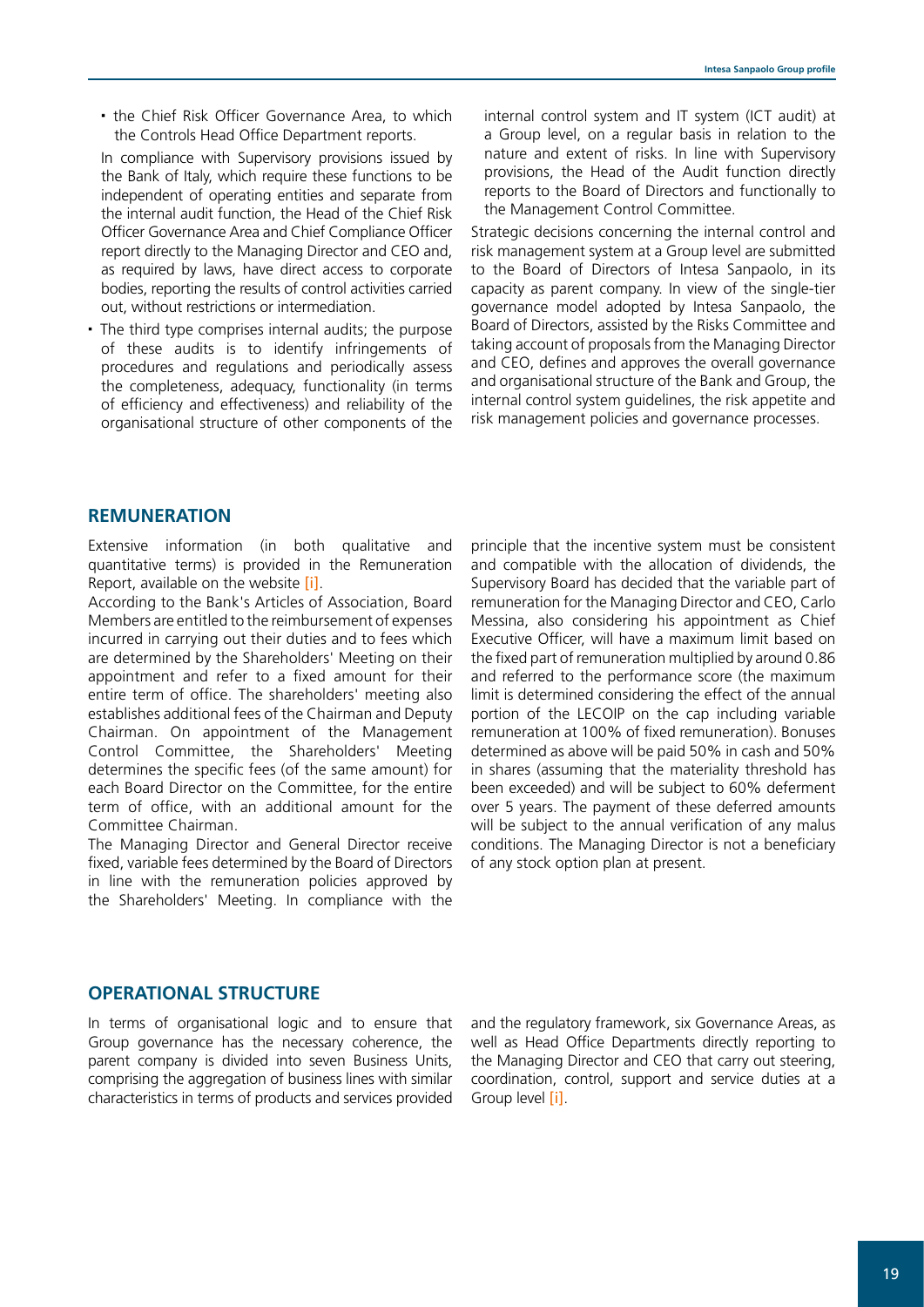### **SHAREHOLDER BASE**

Share capital subscribed and paid up is equal to 8,731,984,115.92 euro, divided into 16,792,277,146 shares of a nominal value of 0.52 euro each, of which 15,859,786,585 ordinary shares (equal to 94.45% of share capital) and 932,490,561 non-convertible savings shares (equal to 5.55% of share capital).

At 28 February 2017, Intesa Sanpaolo's shareholder base was composed as follows (holders of shares exceeding 3%\* ):



\* Asset management shareholders could have requested exemption from reporting, up to the threshold of 5%.

# **RELATIONS WITH SHAREHOLDERS AND THE FINANCIAL COMMUNITY**

In its relations with the market, Intesa Sanpaolo adopts a specifically transparent form of conduct, especially with regard to annual and interim financial results and to Group strategies. This also takes place via meetings with the national and international financial community, in a framework of constant dialogue with the market based on correct and timely communication.

During 2016, in a still very difficult economic scenario, communications with the financial community continued to focus on sustainable profitability and the Group's solidity as a safe point of reference for stakeholders. To guarantee access to all, again in 2016 this information was made available quickly, easily and economically through a number of channels: Internet, conference calls via a toll-free number and the free distribution of financial statements on request. The Investor Relations section of the website [\[i\]](http://www.group.intesasanpaolo.com/scriptIsir0/si09/investor_relations/eng_wp_investor_relations.jsp) has a wellorganised content and theme updates, always providing stakeholders with extensive, systematic information.

In order to contribute to the creation of sustainable value over time, regular and frequent meetings were held with the financial community that consolidated long term relations based on mutual trust.

Special attention was paid to socially responsible investors and investment analysts, with dedicated meetings and road shows.

### **SHAREHOLDERS' MEETING**

The company considers shareholders' meetings as one of the main opportunities for engagement with its shareholders, as well as an occasion to report information, in accordance with the principle of non-selective disclosure and rules on price sensitive information. At the same time, the meetings are a chance for shareholders to take an active role in the company and vote on issues, according to procedures established by law and by the Articles of Association.

Intesa Sanpaolo has always facilitated the most extensive involvement in shareholders' meetings and guarantees the highest standard of information, in order to give due importance to the meetings.

Shareholders' meetings are convened by the Board of Directors whenever deemed necessary, or on request of shareholders representing at least one twentieth of the share capital.

The shareholders' meeting, subject to notification to the Chairman of the Board of Directors, may also be convened by the Management Control Committee, if necessary for it to carry out its duties.

During 2016, an extraordinary Shareholders' Meeting was held on 26 February and an ordinary Shareholders' Meeting was held on 27 April.

#### **Right to attend and vote**

Each ordinary share confers the right to cast one vote. Savings shares, which may be in bearer form, do not confer the right to vote in ordinary and extraordinary shareholders' meetings but entitle the holder only to attend and vote at the Special Meeting of savings shareholders.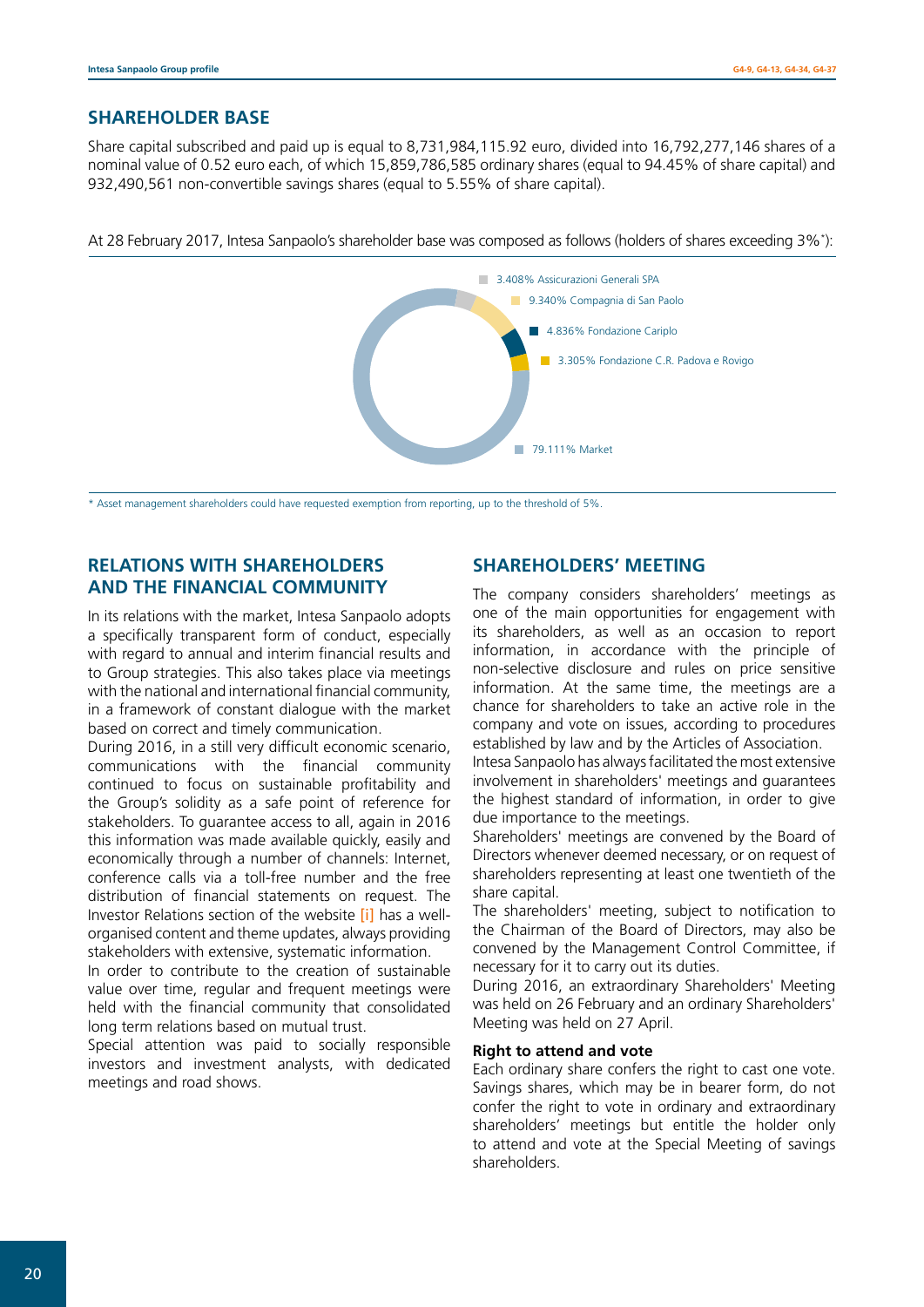# Materiality analysis

The 2016 Sustainability Report focuses on aspects that are most relevant and most "material" for the business and Group's stakeholders. These aspects were identified by materiality analysis – a process structured according to "G4 Sustainability Reporting Guidelines" of GRI, the main reference standard for sustainability reporting and the <IR>, the international reference framework for integrated reporting, promoted by the IIRC (International Integrated Reporting Council), which can be used to identify organizational and strategic factors and solutions that are the basis of the current and future ability of the Group to create value. Therefore, aspects that "have significant economic, social and environmental impact for the organisation or that could substantially influence assessments and decisions taken by stakeholders" are considered "material".

In this regard, materiality analysis was integrated with the IIRC reporting framework that includes:

- the introduction of the six capitals (financial, social and relational, intellectual, infrastructural, human and natural), to highlight how the value creation process is the result of synergies between financial and non-financial capital;
- forward-looking elements (megatrends), in order to give new interpretations to aspects considered as "material" and increase the Group's oversight of changes to the external environment.

The process recommended by GRI involves three steps:



### **IDENTIFICATION OF MATERIAL ASPECTS AND STAKEHOLDERS**

The identification of "material" aspects for the financial sector which are significant for Intesa Sanpaolo's business and for its stakeholders are identified, by analysing:

- documentary sources within the Group, including the 2014-2017 Strategic Plan, top management communications, shareholders' meeting minutes, notices to shareholders, ESG rating agency questionnaires, Sustainability Reports for the last three years, policies adopted by the Group and complaints concerning the Code of Ethics;
- external documentary sources, including the reference reporting standards for sustainability performance (G4, <IR>, SASB);
- Sustainability Reports of other Italian and international financial groups;
- sources from national and international institutions (World Bank, ISTAT, World Economic Forum etc.) for the identification of general and specific megatrends of the banking sector.

The issues identified were sorted into a three-tier structure with progressive details and were addressed during stakeholder engagement in 2016.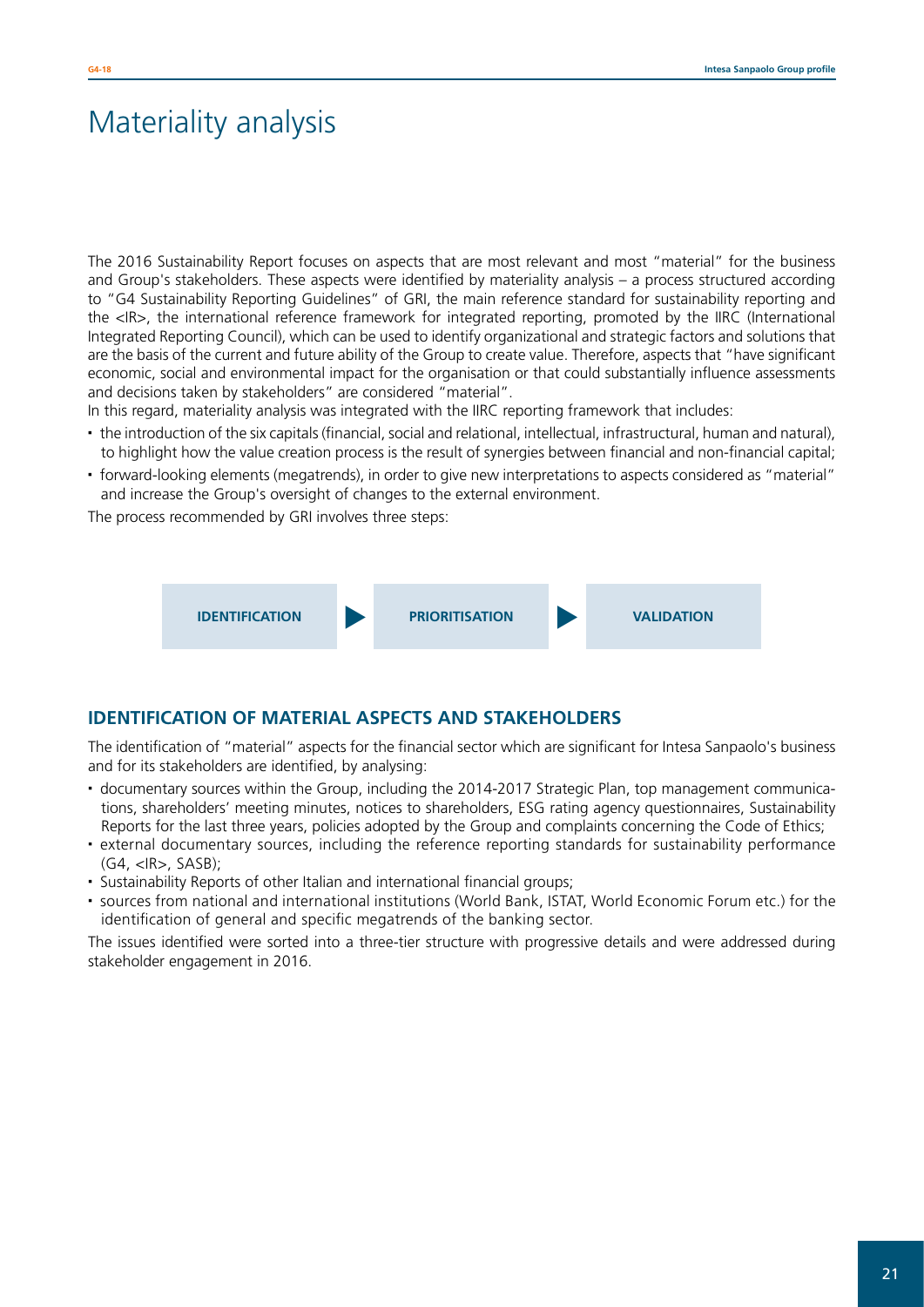#### **PRIORITISATION AND DEFINITION OF THE MATERIALITY MATRIX**

Stakeholder engagement continued to a be a key aspect of materiality analysis in 2016. To prioritise the issues identified, each one was assessed in relation to its significance to business strategies and commitments defined in the Business Plan, and also in relation to the degree to which it represents the interests and expectations of stakeholders: these two aspects are represented by the two axes of the materiality matrix, shown below.

The two aspects respond to the need to identify, for each topic:

- the degree of commitment that the company has taken or plans to take on each issue according to the perception of the potential to generate risks and opportunities for the short, medium and long term strategic objectives;
- the relevance perceived by stakeholders of the same issues assessed through a variety of listening and engagement initiatives implemented by Intesa Sanpaolo during 2016.



# **2016 MATERIALITY MATRIX**

Priority areas for 2016, with details given in the Sustainability Report about relative management procedures, projects, actions taken, significant indicators and objectives, also in relation to the Business Plan, are as follows:

- $\blacksquare$  Protection of solidity and profitability
- **Business Risk Management**
- Access to credit and savings management
- Integrity and rigour in corporate conduct
- **Offering a valued service to customers**
- **Human resource development and management**
- **Climate change**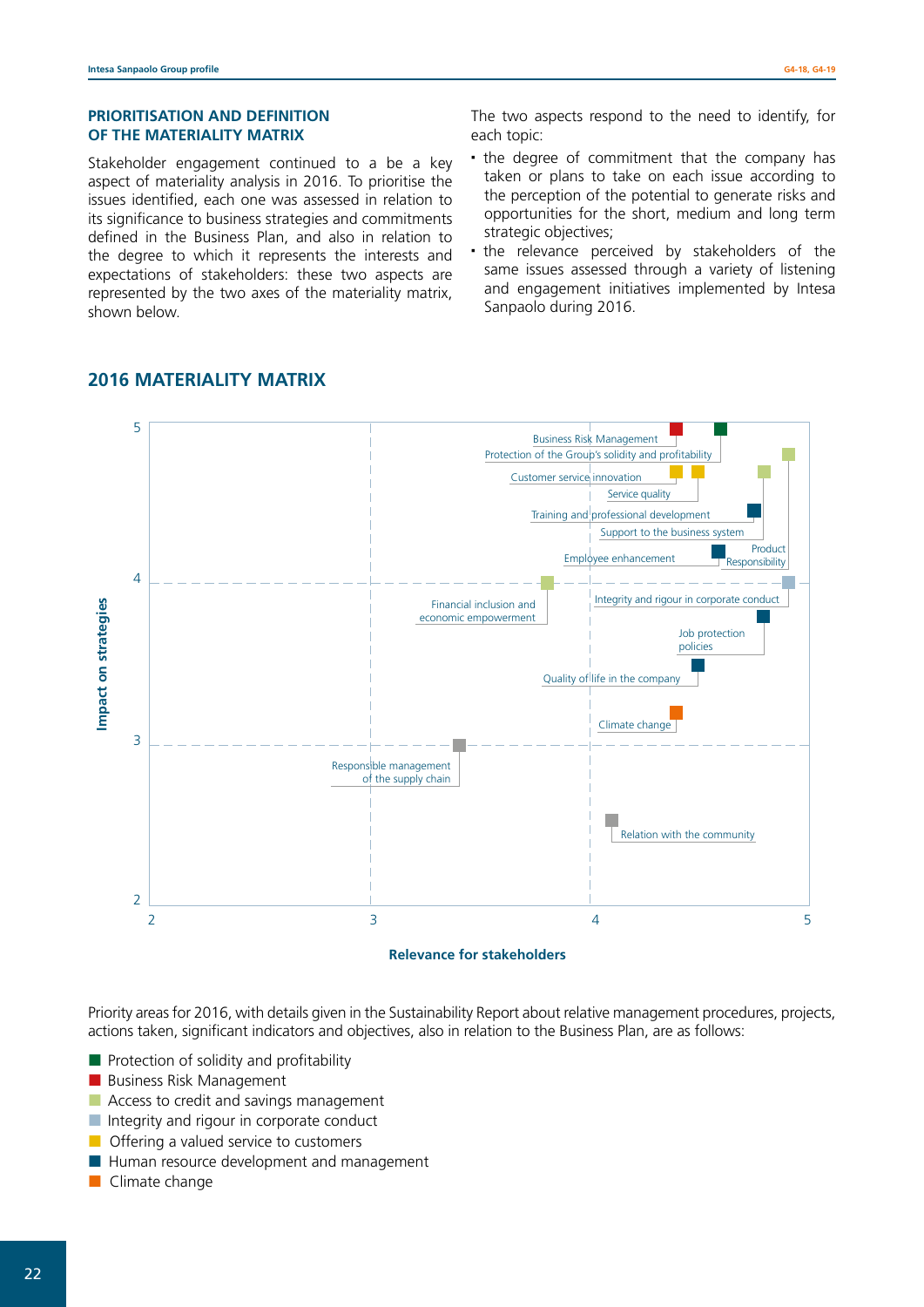Compared to 2015, there were no significant changes in the "impact of strategies", with priorities determined by the strategic lines of the four-year Business Plan that will end in 2017. As regards "relevance for stakeholders", the importance of issues identified in the previous analysis cycle was confirmed, with the relevance of the following aspects increasingly considerably:

- "Climate change" in view of national and international developments in environmental issues (COP21, Agenda 2030, etc.) and the growing interest shown by SRIs;
- "Customer service innovation" which includes the digitalisation of services and technological innovation and which has increased in relevance for all stakeholders People, Customers, the Community and Investors);
- "Training and professional development" and "Employee enhancement", which have gained greater significance for People, Trade Union Organisations and Investors, particularly as concerns customised training for specific roles, procedures and innovative systems for knowledge transfer, diversity management and talent attraction;
- "Integrity and rigour in corporate conduct" which is an issue of particular importance for Investors, the Community and Customers, particularly concerning the protection of privacy and anti-money laundering – which gained importance, also in view of recent legal developments.

Relations with suppliers and the community do not qualify as material aspects, but Intesa Sanpaolo recognises their high social and environmental value and therefore provides detailed disclosures on the website and in single-issue papers *[\[i\]](http://www.group.intesasanpaolo.com/scriptIsir0/si09/sostenibilita/eng_wp_sostenibilita.jsp)*. A summary disclosure is in any event provided in the Sustainability Report.

## **MATRIX VALIDATION**

For each aspect identified as "material", the potential risks/business opportunities were assessed, as well as possible impact on external and internal stakeholders and on company entities, in the long term (see the section "Analysis of "material" issues in the wider context of sustainability"). This also made it possible to define the reporting structure and disclosure for each issue of the Sustainability Report (both within and outside the Bank), in order to give stakeholders fully comprehensive information about performance (see GRI – Impact boundaries on page 181).

The materiality matrix was shared with Chief Risk Officer Governance Area Supervisors, with the aim of integrating outcomes with the Reputational Risk Management processes conducted annually by the relative function. From this year onwards, process outcomes were also considered when assessing the significance of issues concerning strategies and this provides a qualitative/ quantitative overview of the Group's reputational risk as perceived by top management. At the same time, the CSR Sub-Department informed the Reputational Risk function of the significance of issues concerning stakeholders, to give Area and Division Managers an integrated overview of critical reputational factors.

### **ANALYSIS OF MATERIAL ISSUES IN THE WIDER CONTEXT OF SUSTAINABILITY**

Intesa Sanpaolo aims to show how business activities help improve or deteriorate social, economic and environmental conditions in a local, regional or global framework. To this end, a concentric figure is presented, with the seven "material" macro-areas, i.e. the most relevant results according to the materiality analysis in relation to:

- the risks and opportunities associated with each issue, which could have a broad-ranging impact on the strategies and business of Intesa Sanpaolo in the medium and long term;
- the positive impact that could generate shared long term value for the Group, the environment and society in general.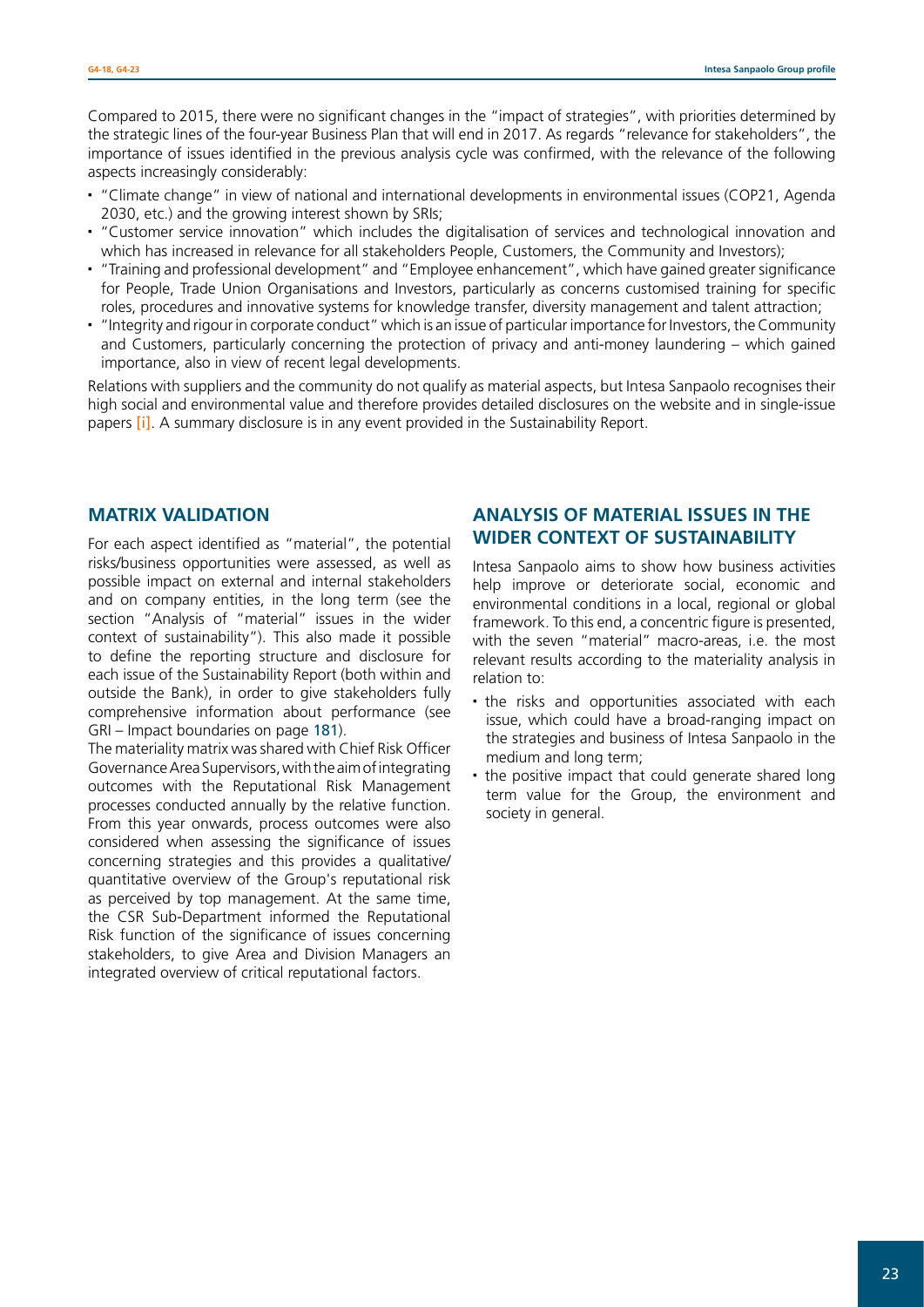

\* ESG refers to Environmental Social and Governance Risks.

\*\* SRI (Socially Responsible Investment) investors: investors that assess ESG criteria (Environmental, Social, Governance).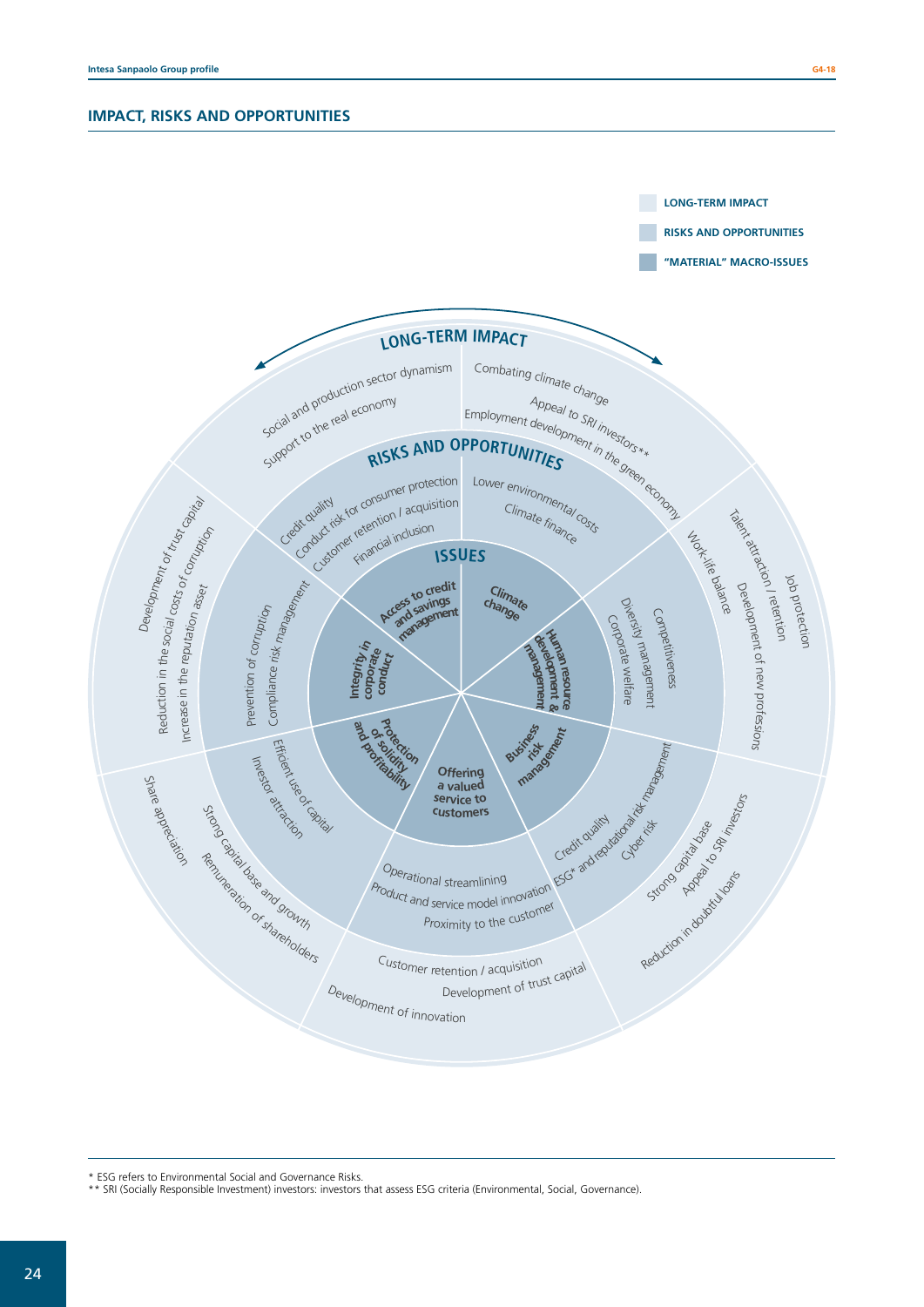# Protection of solidity and profitability

## **WHY THIS ISSUE IS SIGNIFICANT**

The Group aims to lever opportunities from an improved economic climate, to consolidate its central role in sustainability and social and environmental and responsibility as part of its global strategy. Considerable attention – in addition to profitability targets – is given to actions aimed at further consolidating capital strength and improving risk and liquidity profiles. The capital base remains high, while the risk profile remains relatively low. Being a solid bank with growing profitability means that Intesa Sanpaolo can make a positive contribution to the interests of shareholders and all stakeholders. With the 2014-2017 Business Plan, Intesa Sanpaolo is achieving important results that demonstrate its ability to live up to commitments made with markets, to keep its promise to protect staff jobs and support customers, even those experiencing potential problems, by activating internal processes and structures to avoid NPL situations.

## **HOW IT IS MANAGED**

All company departments are involved in implementing business solidity and profitability protection policies. As part of its strategic supervisory functions, the Board of Directors defines and approves the business model, strategic guidelines and risk appetite, and strategic, industrial and financial plans of the company and Group, and any amendments.

Company policies take into consideration the analysis and economic debate concerning Italy's main structural problems and issues relating to the international economy important to the Group. The aim is to continue being a partner Bank for the country's real economy, with reciprocal benefits in the long term.

### **DEPARTMENTS/FUNCTIONS IN CHARGE**

The Group's capital strength and profitability are ensured by a corporate governance model implemented through the Board of Directors, which has guidance and strategic supervisory functions; Management functions are mainly overseen by the Chief Executive Officer and CEO, while control functions are carried out by the Management Control Committee, appointed by the Shareholders' Meeting from Board members and comprising only independent directors.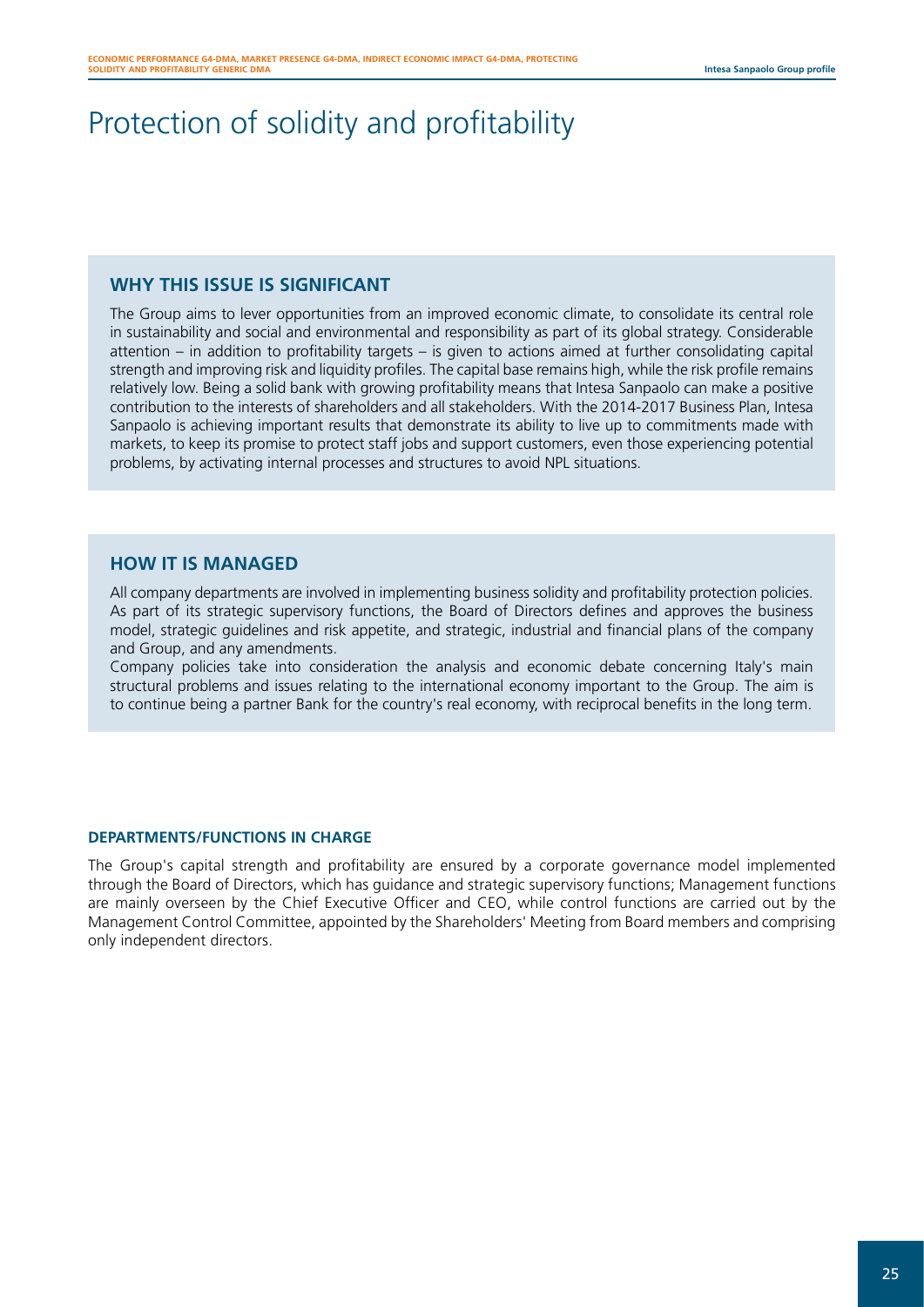### **RELATED TOPICS**

| page 51  |  |
|----------|--|
| page 53  |  |
| page 60  |  |
| page 68  |  |
| page 98  |  |
| page 103 |  |
|          |  |

## **RESULTS ACHIEVED IN 2016**

Consolidated results at the end of 2016 report a considerable improvement in profitability compared to 2015, with net profit increasing to 3.1 billion euro, despite very prudent adjustments to receivables, that resulted in higher hedging of non-performing loans, and a consequent proposed 3 billion euro of cash dividends to distribute to shareholders, confirming a considerable capital strength, with levels well above legal requirements. Intesa Sanpaolo continued to boost growth in the real economy, providing 56 billion euro of new medium/long term household and business loans in 2016. In Italy, approximately 24,000 companies were brought back to performing loan positions in 2016 (over 52,000 in 2014). Thanks to the Group's capital strength and profitability, over 46.4 million euro (43.7 million in Italy) monetary contributions were made to communities.

| <b>Indicators</b>                                             | 2016 Results | <b>2017 Objectives</b>                                                                                                                  |
|---------------------------------------------------------------|--------------|-----------------------------------------------------------------------------------------------------------------------------------------|
| Growth in revenues                                            | $2\%*$       | $4\%**$                                                                                                                                 |
| Percentage of Net fee and commission income/Total<br>revenues | $43\%***$    | 43%                                                                                                                                     |
| Cost/Income                                                   | $51.2\%***$  | 46.1%                                                                                                                                   |
| Cost of credit                                                | 1.02%        | 0.80%                                                                                                                                   |
| CET1 - Fully Loaded                                           | 12.9%        | 12.2%                                                                                                                                   |
| <b>LCR and NSFR</b>                                           | $>100\%$     | $>100\%$                                                                                                                                |
| Financial Leverage****                                        | 19.3%        | 17%                                                                                                                                     |
| Monetary contributions to<br>the community ***** [m]          | 46.4         | Support and cooperation with<br>areas and communities where the<br>Bank operates for the development<br>of social and cultural projects |

# **PERFORMANCE INDICATORS AND OBJECTIVES ACHIEVED**

\* Calculated as the compound annual growth rate (CAGR) for the 2013-2016 period. According to the new formula of the reclassified income statement, introduced from the fourth quarter of 2016. \*\* Calculated as the compound annual growth rate (CAGR) for the 2013-2017 period.

\*\*\* According to the new formula of the reclassified income statement, introduced from the fourth quarter of 2016.

\*\*\*\* Total Tangible Assets/Total Tangible Equity, including Net Income, net of dividends paid or payable and excluding Goodwill and other intangible items.

\*\*\*\*\* Measurement according to the London Benchmarking Group model, which includes only cash contributions.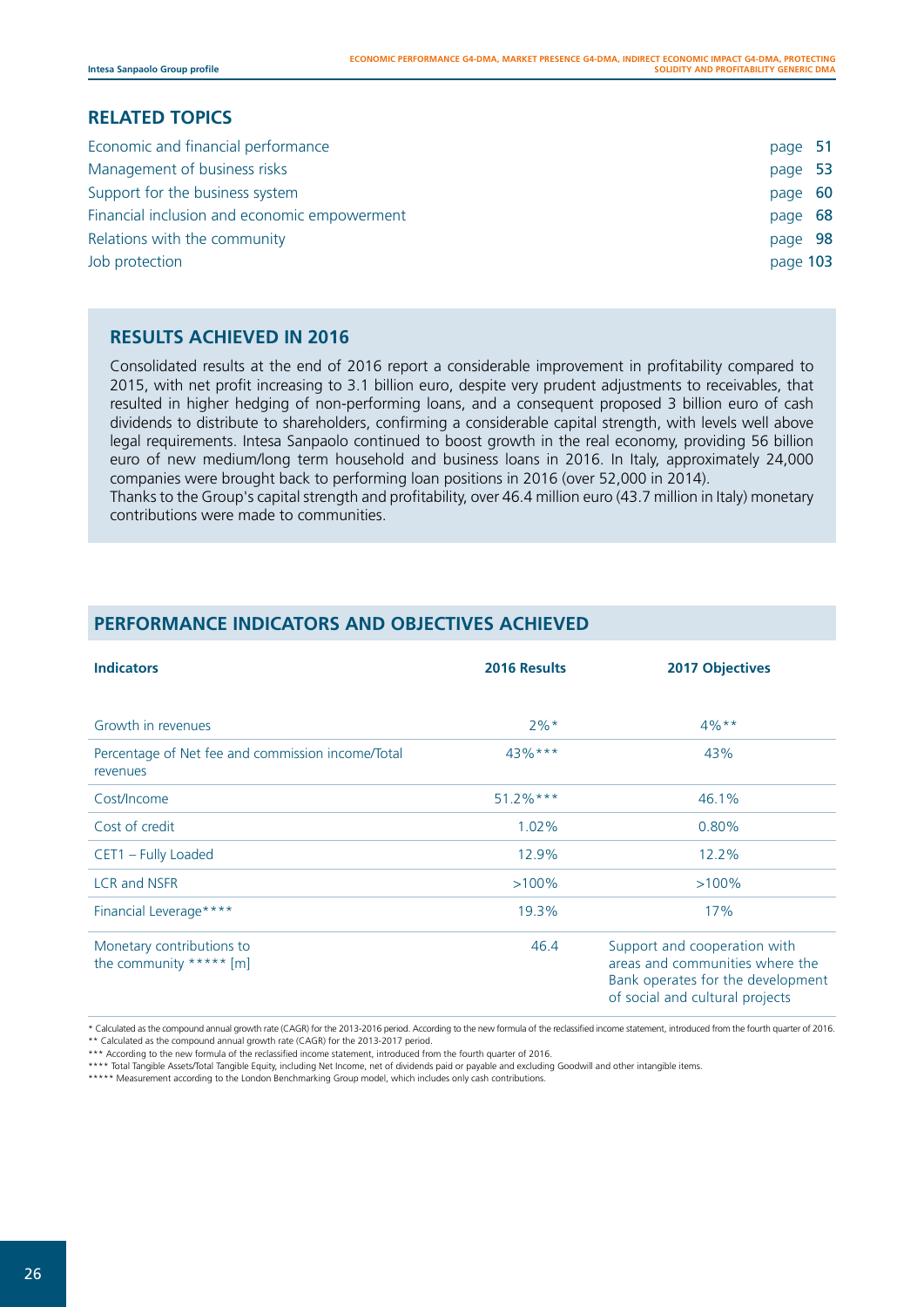# Business risk management

## **WHY THIS ISSUE IS SIGNIFICANT**

The Intesa Sanpaolo Group attaches great importance to risk management and control as conditions to ensure the reliable and sustainable creation of value in a context of controlled risk.

Intesa Sanpaolo has a moderate risk profile in which capital adequacy, stable profit, a sound liquidity position and a strong reputation are the key factors protecting its current and future profitability.

The risk management strategy targets a complete, consistent vision of risk, consolidating a transparent and accurate approach to representing the possible risk of the Group's portfolios. The strategy also includes an assessment of the social and environmental variables of financing activities, particularly in the case of infrastructure projects, for which the assessment criteria of Equator Principles are applied.

Risk monitoring includes an environmental management and occupational health and management system, and a commitment to protecting and safeguarding staff and customers, with a specific focus on preventing the risk of robberies at bank branches, risks related to the use of electronic channels and fraud prevention.

## **HOW IT IS MANAGED**

The Group has adopted processes and established specific responsibilities for understanding and managing risks, in order to ensure capital strength and business continuity in the long term. To this end, it has adopted an internal control and risk management system to identify, measure and verify the typical risks of its operations. These general principles are outlined in policies, limits and criteria applicable to different risk categories and business areas, in a structured framework of governance and control procedures.

#### **DEPARTMENTS/FUNCTIONS IN CHARGE**

Policies on risk assumption are defined by the Board of Directors, with strategic supervisory and management functions and by the Management Control Committee. The Board of Directors carries out activities also through specific board committees, including the Risks Committee. Corporate bodies are assisted by managerial committees, including the Group Risk Governance Committee, and by the Chief Risk Officer that directly reports to the Chief Executive Officer.

The Credit Activities Sub-Department is involved in social and environmental risk assessment processes for loans covered by the scope of application of the Equator Principles.

Intesa Sanpaolo Group Service oversees IT security, business continuity and safety functions. The Safety and Protection Head Office Department monitors occupational health and safety and environmental compliance (as well as privacy compliance).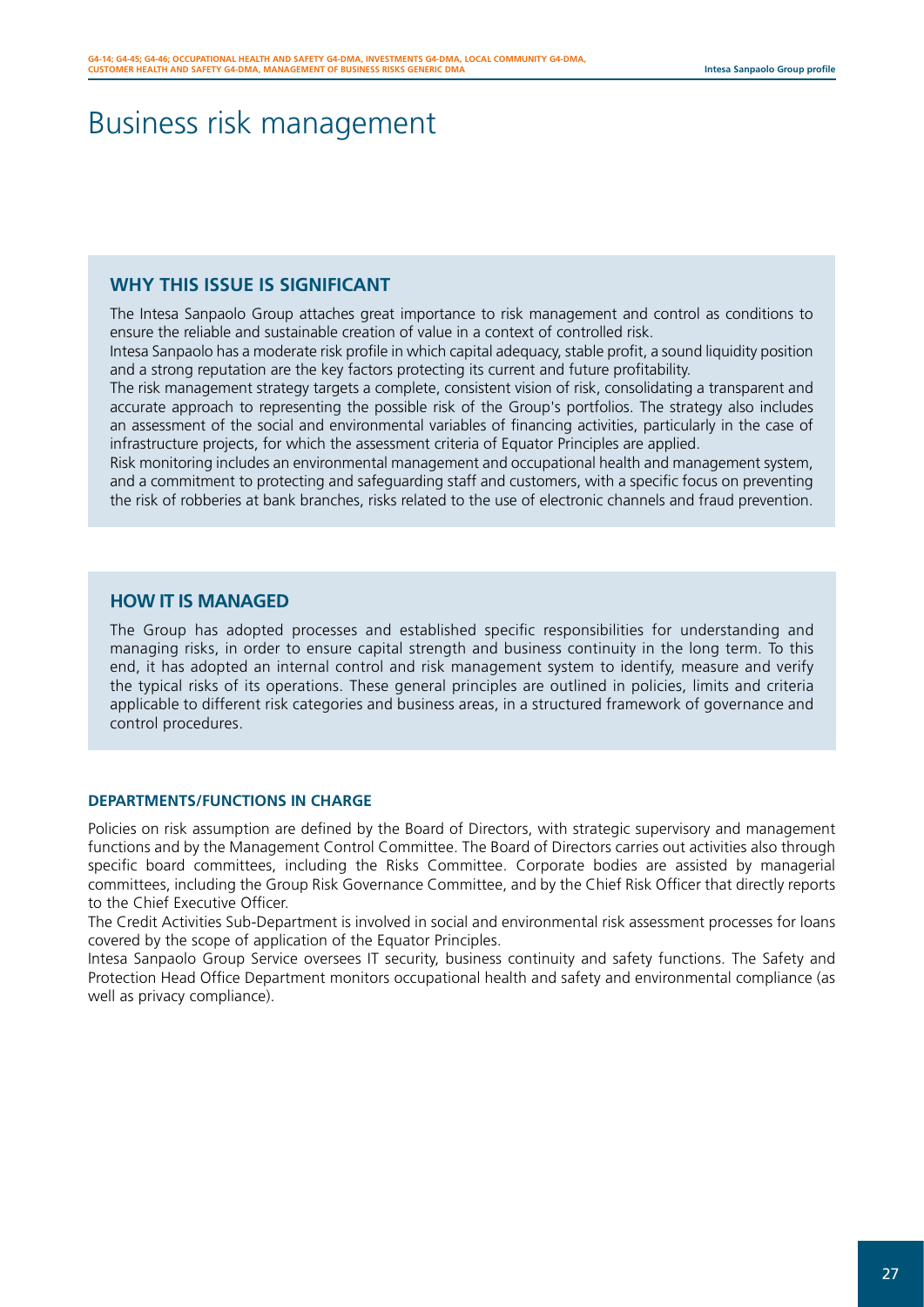# **RELATED TOPICS**

| Certification of social responsibility governance                      | page 53  |  |
|------------------------------------------------------------------------|----------|--|
| Reputational risk assessment and management                            | page 55  |  |
| Value of the brand                                                     | page 55  |  |
| Management of social and environmental risks in loans                  | page 56  |  |
| Health and safety risk management                                      | page 57  |  |
| IT risk prevention                                                     | page 59  |  |
| Climate change: management of potential environmental risks and impact | page 120 |  |

# **RESULTS ACHIEVED IN 2016**

The customary close monitoring of risk assumption strategies summarised in the Group's Risk Appetite Framework and specifically concerning credit risk continued. Control and management processes designed to allow the correct ex ante assessment of any transactions that are potentially relevant in terms of risk profile and that could impact the Group's stability were further implemented.

In view of a changing economic scenario, the Bank took steps to develop the latest generation rating model, for Italian businesses, to measure sector and competitive variables.

The risk classification of the Equator Principles – international guidelines based on World Bank standards – continued to be adopted for loans for project development. As regards the management of controversial sectors, "Rules for transactions in the armaments industry" were updated.

An overall Group framework was prepared, for reputational risk, with the involvement of other company functions and a monitoring tool for the Group's web reputation was identified.

Regarding the overall evaluation of work-related stress situations in the Intesa Sanpaolo Group and in order to identify any mitigation measures, the results of the epidemiological report of the last three years were taken into account, which considered the general health of more than thirteen thousand employees (in 2016 alone, companyappointed doctors carried out over 6,000 health surveillance check-ups and in 97.7% of cases, employees were considered as being fit for their work duties, and in 2.2% of cases the fitness rating was pending).

The focus on combating computer crime continued, with an anti-fraud system set up to block transactions totalling nearly 10 million euro for retail customers and around 21 million euro for business customers.

Activities to protect people and branches from the risk of robberies focussed on consolidating and innovating technological safety measures. As from 2016, the "post-robbery support" programme has been operative and assistance from a medical team is provided for all robberies, regardless of the severity of the event, for attacks on personnel, and in the case of natural disasters.

| <b>Indicators</b>                                                                                                                   | 2016 Results                                                                                                                                                                                                                                             |
|-------------------------------------------------------------------------------------------------------------------------------------|----------------------------------------------------------------------------------------------------------------------------------------------------------------------------------------------------------------------------------------------------------|
| Definition of systematic monitoring to manage Most<br>Significant Transactions (MSTs)                                               | Around 460 transactions were reviewed, with prior opinions issued, mainly<br>concerning "TOP20 Concentration", "Property Sector" and "Public sector - local<br>authorities" risks                                                                        |
| Breakdown of Group RAF limits on Divisions and<br>Subsidiaries with a high contribution to risks and/or<br>specific local features. | RAF limits were defined for all Group Divisions, for subsidiaries with a specialist business<br>model (Banca IMI, Fideuram-ISPB, Eurizon) or that are subject to sector regulations (Intesa<br>Sanpaolo Vita, Fideuram Vita) and for international banks |
| Definition of systematic monitoring to manage and<br>mitigate reputational risk                                                     | Activities to define the overall reference framework continued                                                                                                                                                                                           |
| Projects subject to the Equator Principles screening and                                                                            | 14 projects for a value of 2.04 billion                                                                                                                                                                                                                  |
| relative percentage of total project financing                                                                                      | 10% of total project finance loans *                                                                                                                                                                                                                     |
| Monitoring health and safety: Accidents                                                                                             | Accidents in the workplace: 269 (211 in 2015)                                                                                                                                                                                                            |
|                                                                                                                                     | Accidents outside the workplace: 598 (698 in 2015)                                                                                                                                                                                                       |
|                                                                                                                                     | Percentage of accidents out of the number of people: 0.98% (1.04 % in 2015)                                                                                                                                                                              |
| Personnel training the prevention and management of<br>the risk of robbery / Number of robberies                                    | In Italy, nearly 18,000 hours of training were held for around 3,000 people.<br>Since 2014, robberies have decreased in Italy by 65%, with 21 events in 2016                                                                                             |

# **PERFORMANCE INDICATORS AND OBJECTIVES ACHIEVED**

\* The percentage only refers to project finance transactions, excluding corporate loans relative to projects.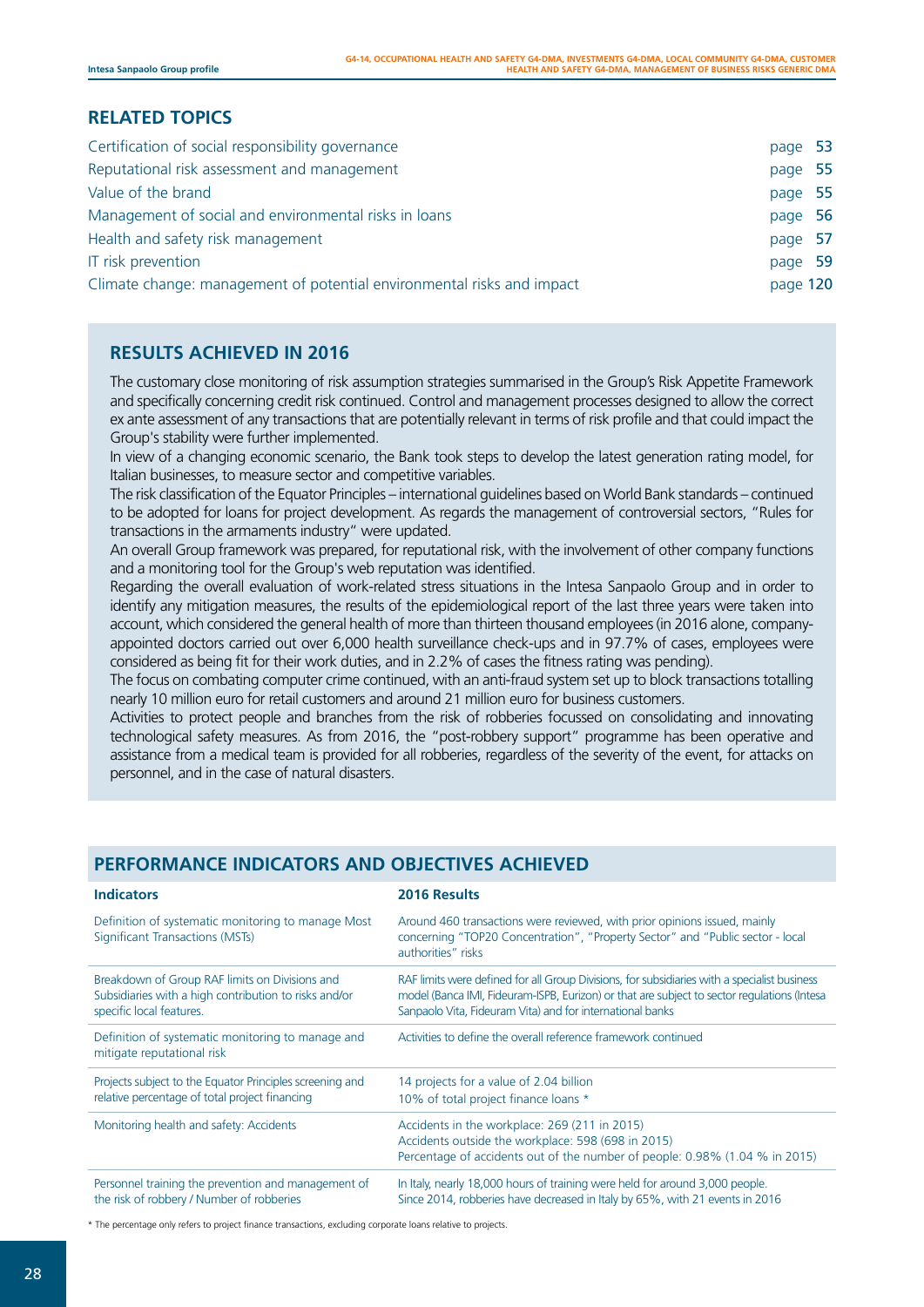# Integrity and rigour in corporate conduct

### **WHY THIS ISSUE IS SIGNIFICANT**

The Intesa Sanpaolo Group recognises the strategic importance of activities to ensure compliance with internal and external regulations and codes of conduct, in the belief that respecting standards and fairness in business are essential elements in carrying out banking operations, which by nature are based on trust. The view is that compliance with standards encourages the creation and maintenance of a competitive economic context, in which merit can be promoted and shared value can be created, contributing to the area and community development. Intesa Sanpaolo aims to be a reliable, qualified contact for regulators, dealing with them in a transparent manner and helping to develop the regulatory context through the identification of common objectives for banks and stakeholders. The Group actively supports the United Nations' Global Compact principles that envisage the development of activities to combat corruption, protect human rights and respect the environment.

The Group also focuses in particular on developments in international tax legislation steered by the OECD to offset tax evasion and the transfer of profits from high-taxation to low-taxation countries, with a steadfast commitment to adopting the principles.

### **HOW IT IS MANAGED**

Intesa Sanpaolo complies with rules through all company members/areas – corporate bodies, company control functions and operating and business functions – working together, based on principles and standards of conduct which are set out in governance documents and incorporated in the Bank's operating procedures, and that are observed by all employees. Specific provisions are issued for more sensitive areas (anti-money laundering, anti-corruption, taxation, anti-trust, privacy, fairness in customer relations, etc.).

Training is provided on internal regulations and operating procedures to familiarise Bank personnel. The regulations and procedures are revised on a regular basis to align them with company operations and legal developments and are periodically verified by control functions to ensure they are actually complied with.

#### **DEPARTMENTS/FUNCTIONS IN CHARGE**

Parent company corporate bodies are responsible, each to the extent of their own duties and prerogatives, for ensuring the suitable monitoring of compliance risk to which the Group is or could be exposed. The Chief Compliance Officer, acting independently from operating structures and separately from the internal audit function, oversees monitoring of the non-compliance risk at a Group level. In particular, regulations on antimoney laundering, embargoes, armaments, anti-terrorism and anti-corruption are monitored by the Anti-Money Laundering Department, while for specific regulatory areas, the Chief Compliance Officer is assisted by other company structures with specific expertise such as the Antitrust Affairs and Strategic Support Sub-Department (for regulations on competition), the Safety and Protection Department (for aspects concerning privacy, environmental protection and occupational safety), and the Tax Sub-Department and Labour Policies Sub-Department. For all areas, the Internal Auditing Department controls the regular nature of operations and the adequacy and efficiency of monitoring, proposing any corrective actions required.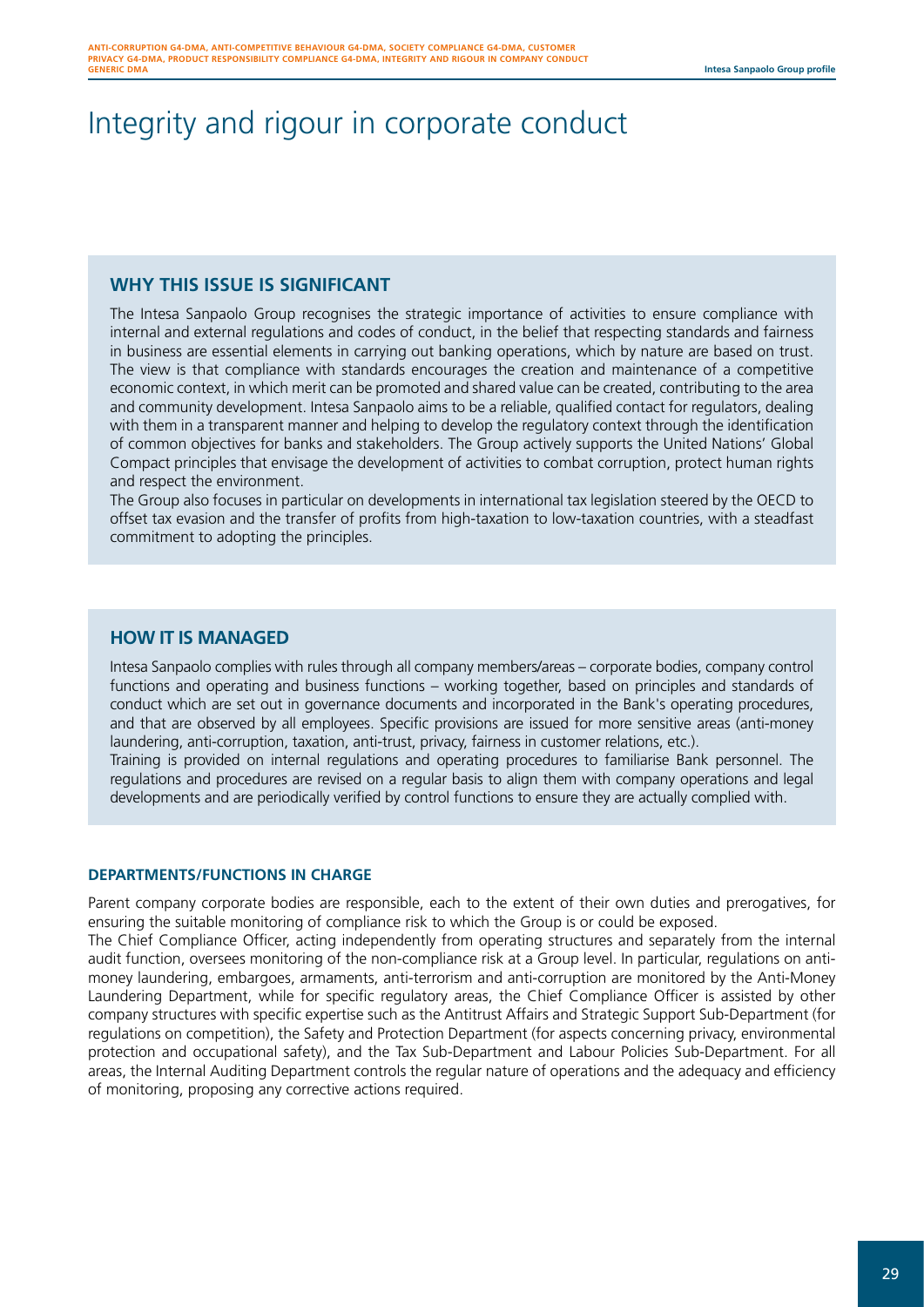# **RELATED TOPICS**

| Customer protection and responsible sales | page 67 |  |
|-------------------------------------------|---------|--|
| Prevention of corruption                  | page 82 |  |
| Prevention of money laundering            | page 82 |  |
| Compliance with tax regulations           | page 83 |  |
| Protection of privacy                     | page 83 |  |
| Protection of free competition            | page 83 |  |
| Litigation                                | page 84 |  |

# **RESULTS ACHIEVED IN 2016**

Intesa Sanpaolo has established organisational measures and procedures over time to prevent money laundering risk, and during the year a project was started to consolidate corruption risk management, leading to the approval of Guidelines on Anti-Corruption and the Identification of a Group Anti-Corruption Officer in March 2017.

As for measures to protect customers "Group Guidelines for the management of claims, derecognition, appeals filed with the supervisory authorities and with alternative settlement bodies" were adopted to define the model and reference principles for evaluating and managing these cases at a Group level.

Internal regulations on tax compliance were issued to ensure that regulations are met in the development of products and services, structured operations and advisory activities as a whole. The Group continued to combat transactions in countries with little transparency and/or concerning particularly complex corporate structures with limited transparency in terms of ownership structures. In this framework, a tax function has been set up to control tax compliance processes and, along with other Tax Sub-Departments, specific documents on the Group's tax strategy are being formalised, as well as procedures for joining the "cooperation scheme" (a tax authority scheme to help taxpayers identify tax risks) with the financial authorities, to help promote relations based on cooperation, transparency and mutual trust.

Since the start of 2016, an internal reporting system (whistleblowing) has been in place for personnel to report actions or events that may constitute infringements of banking regulations.

The monitoring of the risk of compliance with competition protection rules has been further expanded and consolidated, to include EU regulations on state aid and Italian regulations supporting the competitiveness of the Italian system.

With regard to the protection of privacy, Intesa Sanpaolo ensures that personal data are collected and processed in accordance with legal provisions and principles in the Code of Ethics. All Group personnel receive training and updates on this issue, through mandatory and voluntary initiatives online, and in classroom sessions and activities focused on specific areas.

# **PERFORMANCE INDICATORS AND OBJECTIVES ACHIEVED**

| <b>Indicators</b>                                              | 2016 Results                                                                                                                                  |
|----------------------------------------------------------------|-----------------------------------------------------------------------------------------------------------------------------------------------|
| Specialist training to prevent corruption and money laundering | 37,269 trained employees (42% of the total)<br>164,326 hours of training (4.2% of the total)                                                  |
| Whistleblowing                                                 | 22 reports, all followed up, of which 3 were identified as not relevant;<br>specific investigations were started for the remaining 19 reports |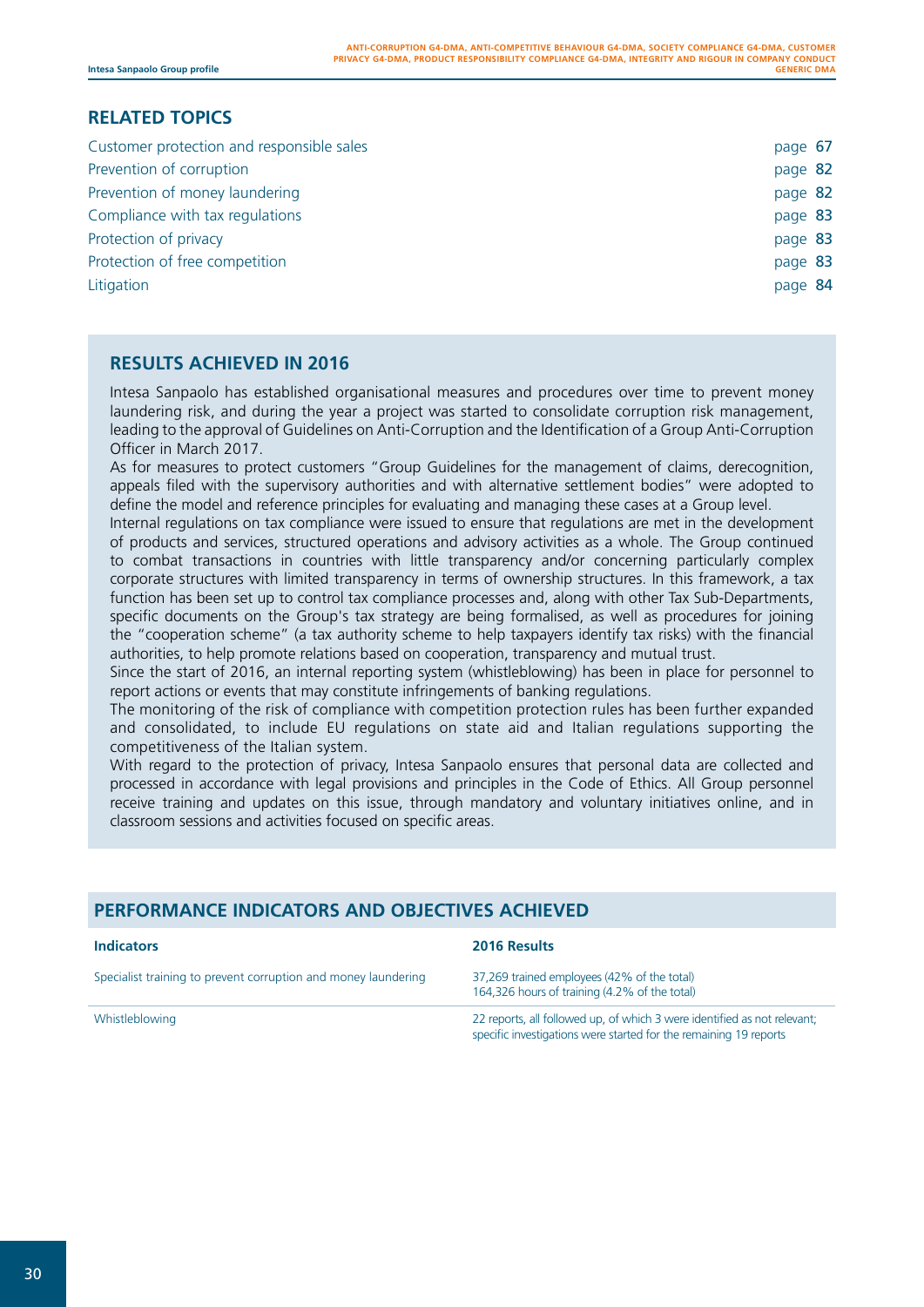# Human resource development and management

## **WHY THIS ISSUE IS SIGNIFICANT**

The 2014-2017 Business Plan considers personnel empowerment and motivation as a fundamental driver for achieving the Group's strategic objectives. Through a new and more balanced internal cohesion, managers are required to create an environment that is motivating, facilitating, based on trust and encouraging individual engagement, enhancing diversity. Training plays a crucial role in supporting development, company reorganisation and improved customer service, including necessary expertise to assess the social and environmental impact of operations. Intesa Sanpaolo promotes engagement with employees and bases industrial relations on principles of fairness and respect for roles, with the aim of finding mutual solutions aimed at growth, competitiveness and sustainability. An important Business Plan objective is the reallocation of 4,500 members of staff in order to achieve strategic plans, without cutting jobs. This objective was further confirmed in agreements which led to the signing of a protocol for the Group's sustainable development in February 2017, which also defined new tools and solutions for a better work/life balance, combined with a socially responsible approach to developing business strategies and people empowerment.

## **HOW IT IS MANAGED**

Through an integrated system of internal regulations, widely-distributed multichannel communication and effective training at all levels of knowledge and awareness, human resources are supported in their current and future career paths. Trade unions are involved and informed about relevant company projects in a timely fashion and by disseminating information with an approach that goes beyond meeting current regulations and instead targets an overall vision and shared awareness to identify converging solutions. This ongoing dialogue has led to a joint company/trade union "Welfare, Safety and Sustainable Development Committee" being set up, with the aim of developing joint solutions to improve employees' welfare and business productivity.

#### **DEPARTMENTS/FUNCTIONS IN CHARGE**

The Chief Operating Officer is responsible for defining Group Human Resources guidelines and policies. The Human Resources Department has specific responsibility, and comprises the "Personnel Management and Recruitment", "Performance Systems, Remuneration and Labour Costs", "Employment Policies", "Intergroup Mobility" and "Executives and Talent Management" functions, to which "Training, Managerial Development and Managers' School" and "Personnel Administration" functionally report.

### **RELATED TOPICS**

| The quality of life in the company | page 91  |
|------------------------------------|----------|
| Job protection                     | page 103 |
| Employee enhancement               | page 104 |
| Fairness and variable remuneration | page 106 |
| The value of diversity             | page 106 |
| Training                           | page 107 |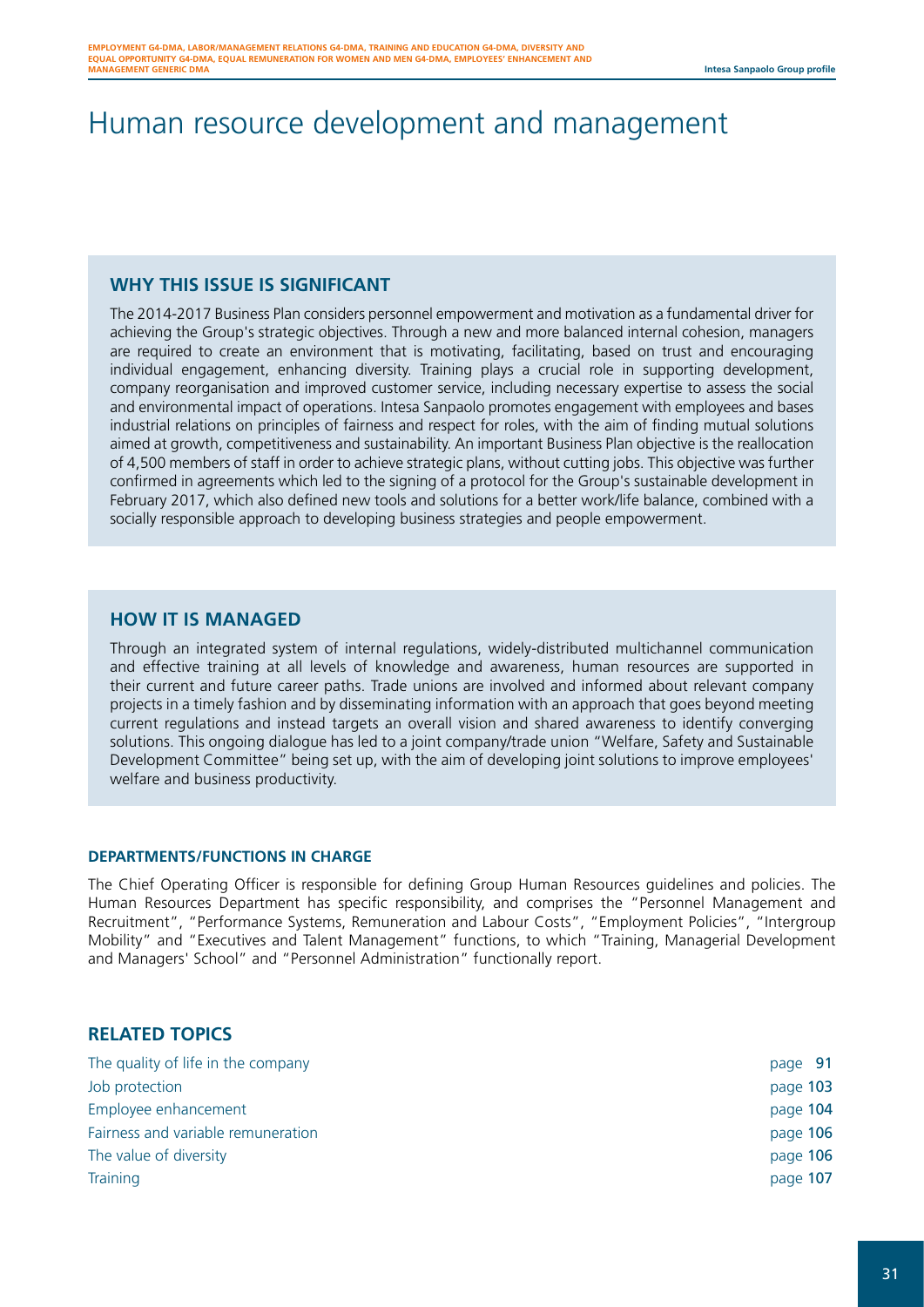## **RESULTS ACHIEVED IN 2016**

Development and reorganisation programmes designed to protect employment and strengthen market competitiveness, also through service and product innovation, were adopted.

The scope of the On Air platform for dedicated actions supporting professional development, motivation and consolidation, was extended.

Intesa Sanpaolo used the new Performer 2.0 appraisal system, which is based on qualitative performance indicators that are more concrete and in tune with the language used by employees. Merit was recognised with the Variable Results Bonus, which is given for the professionalism and commitment shown by all Group personnel in developing the Business Plan according to principles of transparency and inclusion.

Intesa Sanpaolo's approach to promoting diversity continued to focus on inclusion and non-discrimination, targeting in particular personnel management policies and the development of a work/life balance programme. The promotion of talent and leadership, the consolidation of motivation and a sense of belonging were behind activities carried out prior to planning the "ISP International Talent Programme", which will be developed during 2017. Training was central to transferring expertise and creating a culture based on ongoing training (before, during and after classroom sessions). More than 3.9 million training hours were provided overall (44 training hours per person).

Important company welfare initiatives were taken, including: the continuation of the "Flexible Work" project, involving an increasing number of entities and people throughout the Group; the "Time Bank"; measures for maternity and paternity leave; measures to help staff working in distant locations and with particular personal needs to move closer to their homes.

A single Pension Fund was also set up with defined contributions from the Group, incorporating nearly all equivalent funds, as well as the Healthcare Scheme Fund which provided healthcare cover amounting to more than 140 million euro and reimbursed 200,000 scheme members.

A focus on people encouraged an inclusive and coherent working climate. Climate analysis carried out in the year involved all Group personnel, with the number of participants from professional areas and middle managers in Italy going up compared to 2014, from 51.3% to 55.2% and satisfaction indexes improving (in Italy, this figure stood at 78% compared to 67% in 2014; figures were mainly stable for international areas: 77% in 2016 and 78% in 2014).

| <b>Indicators</b>                                                                                          | 2016 Results                                                                                                                                                                                                              | <b>2017 Objectives</b><br>cumulative value 2014-2017                                                                        |
|------------------------------------------------------------------------------------------------------------|---------------------------------------------------------------------------------------------------------------------------------------------------------------------------------------------------------------------------|-----------------------------------------------------------------------------------------------------------------------------|
| Personnel expenses                                                                                         | 5.3 bn in 2016<br>15.7 bn cumulative value 2014-2016                                                                                                                                                                      | $\sim$ 21 bn                                                                                                                |
| Human resources reabsorbed in the professional<br>reallocation                                             | 270 in 2016<br>4,500 cumulative figure 2014-2016                                                                                                                                                                          | 4,500                                                                                                                       |
| Training Days and teaching (classroom,<br>mentoring, remote training and Web TV)*                          | 1.3 m in 2016<br>3.8 m cumulative figure 2014-2016                                                                                                                                                                        | 5 <sub>m</sub>                                                                                                              |
| Development: Managerial assessments                                                                        | In Italy 661<br>For international banks 286<br>From 2014 to 2016 in Italy 2,882                                                                                                                                           | Career advancement<br>paths for employees to be<br>assigned to coordination<br>duties                                       |
| • Flexible work No. of members<br>• Members of ALI<br>• Services provided by the Healthcare<br>Scheme Fund | . Flexible work: more than 5,700 members<br>of staff at 13 Group companies<br>• ALI members: approximately 125,000<br>- Healthcare Scheme Fund: over 200,000<br>members with over 140 million of<br>contribution provided | Promoting a work/<br>life balance for greater<br>cohesion among people,<br>innovation development<br>and service excellence |

# **PERFORMANCE INDICATORS AND OBJECTIVES ACHIEVED**

\* Actual training days provided. Includes training of personnel no longer working at 31/12 of the reporting period.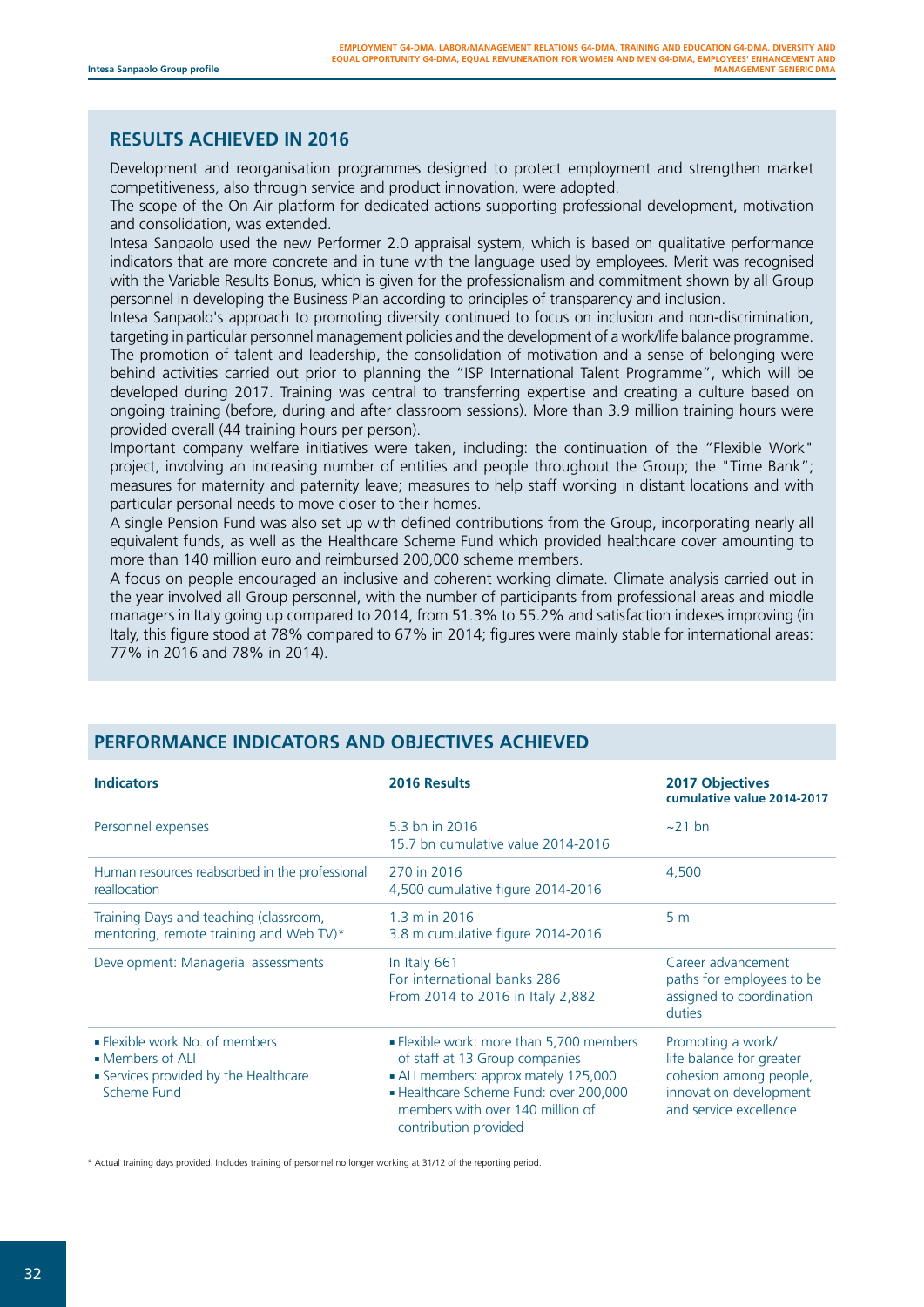# Offering valued service to customers

## **WHY THIS ISSUE IS SIGNIFICANT**

To contribute to the wellbeing and progress of the community where it operates, Intesa Sanpaolo strives to provide an outstanding, reliable service, guaranteeing diversified support for different customer categories and promoting customer relations, through in-depth, systematic engagement, customer satisfaction surveys and an effective claims management process. This approach meets customers' needs for trust and proximity and paves the way for an overall growth strategy.

The service models adopted focus on customer needs and the business approach is geared towards advisory services that promote informed purchases. Special attention is paid to people with disabilities, to ensure full access to services.

The Group operates with a truly multichannel model to make banking services increasingly available, in a simple, efficient, flexible manner and at lower cost, providing multiple virtual contact points and greater accessibility of services. Intesa Sanpaolo promotes innovation and research and analyses innovative solutions available on the domestic and international markets to identify opportunities for growth, also through partnerships with universities and research centres.

### **HOW IT IS MANAGED**

Customer relations, customer satisfaction, claims, multichannel services and innovation are all monitored through internal regulations and operating procedures that comply with applicable laws, and also through dedicated processes and specific service models. Results are tracked and assessed over time during improvement processes.

#### **DEPARTMENTS/FUNCTIONS IN CHARGE**

The marketing functions of Business Units define the commercial model for customer relations and methods for analysing satisfaction, managing claims and developing new initiatives. Head Office Sub-Departments assist Business Units' for areas in their responsibility.

In particular, the Savings Working Group of the Banca dei Territori Division, chaired by the Division Manager, is a technical body, with an advisory and decision-making role, dealing with asset management issues for retail and business customers.

Innovation is overseen by the Chief Innovation Officer department, which defines strategies and guidelines and identifies development opportunities for the Group and its customers.

## **RELATED TOPICS**

| Customer proximity through all relational channels | page 84  |  |
|----------------------------------------------------|----------|--|
| Accessibility                                      | page 86  |  |
| Customer experience                                | page 86  |  |
| Innovation for growth                              | page 111 |  |
| Smart Biz                                          | page 112 |  |
| <b>Smart Bank</b>                                  | page 113 |  |
| Smart People                                       | page 117 |  |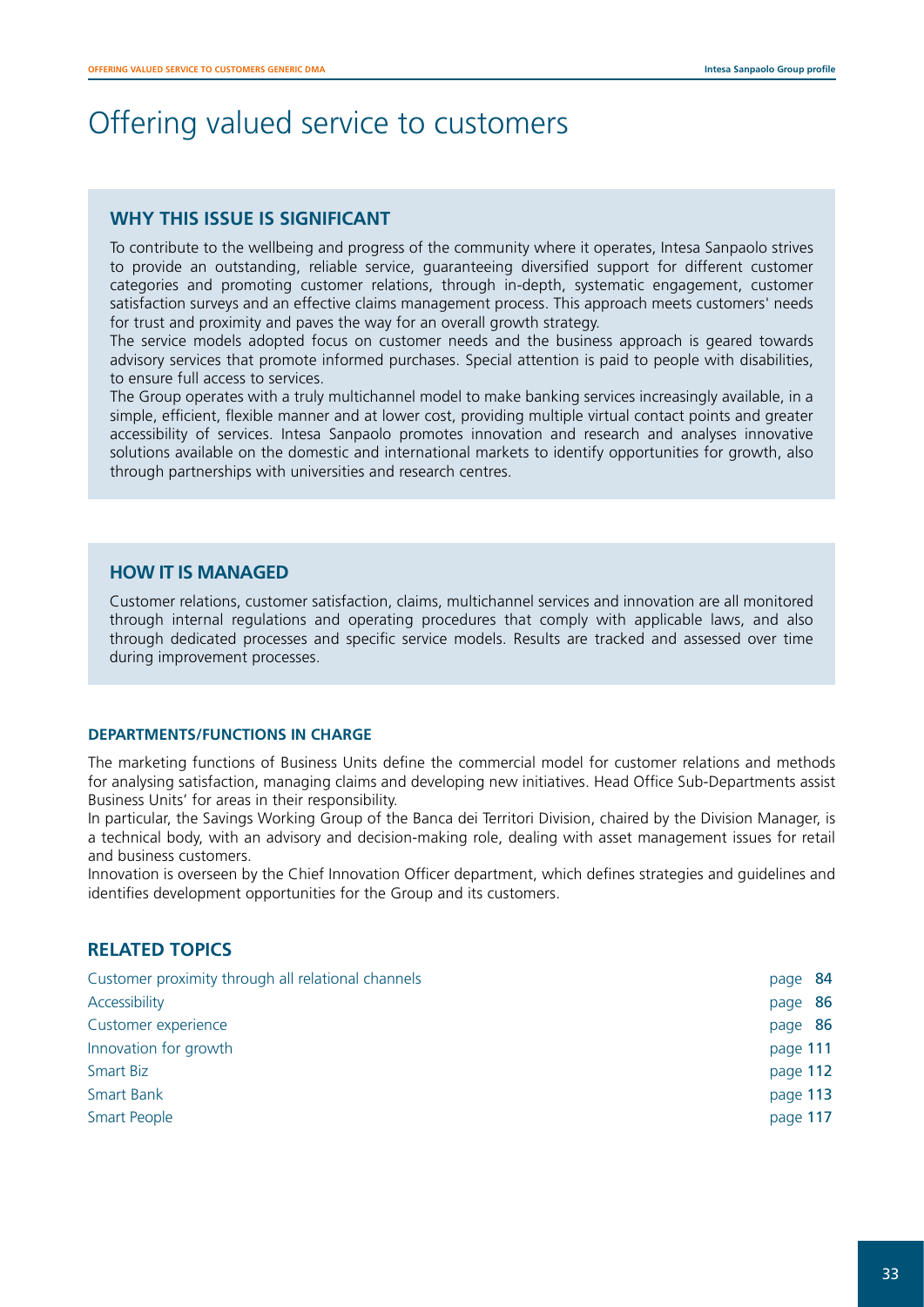### **RESULTS ACHIEVED IN 2016**

The Business Plan puts customers at the very centre of the new service model. The branch model, offering open flexible places, has been extended to include advisory services with digital channels to make customers feel "at home". The "Insieme per la Crescita" (Together for Growth) programme, focussing on relational and behavioural skills, has improved customer and people satisfaction, through service quality and a new branch experience. This change was measured by customer and employee satisfaction, using the branch barometer (a synthetic rating of 7.7 on a scale from 1 to 10, with over 230,000 questionnaires collected). The contract digitalisation project, which reached the target of using only electronic or digital signatures, helped improve customer satisfaction; waiting times were decreased, filing was streamlined, cost savings achieved and the environmental footprint was reduced.

Better conditions to access services were achieved with the Online Branch and development of a multichannel approach (6.4 million customers, up by around 1.6 million since the start of 2014). International banks (above all Alexbank, CIB Bank and Privredna Banka Zagreb) developed a cutting-edge platform to access services through digital and physical channels (Digical).

Customer experience surveys were revised, to include the "SEIok Excellence System" in new indicators, which measures the service quality provided by branches for an easier identification of areas for improvement. To support competitiveness, expertise and innovation in business, the Group provided training for SMEs (extending the "Skills4Business" programme with the introduction of "Digital4Export" on digitalisation and internationalisation), and implemented technological services (advisory services for sectors/technologies of excellence, support for new local economy projects and for start-ups with a considerable potential for growth, digital platforms for contact between "innovation creators" and potential users).

| <b>Indicator</b>                                                                                                                                    | 2016 Results                                                                                                                                                                                                                                                             | <b>2017 Objectives</b>                                                                                                                                                                                                       |
|-----------------------------------------------------------------------------------------------------------------------------------------------------|--------------------------------------------------------------------------------------------------------------------------------------------------------------------------------------------------------------------------------------------------------------------------|------------------------------------------------------------------------------------------------------------------------------------------------------------------------------------------------------------------------------|
| Insieme per la crescita                                                                                                                             | Approximately 4,000 branches involved<br>Branch barometer: synthetic rating of 7.7<br>Over 220,000 questionnaires                                                                                                                                                        | Customer and employee satisfaction<br>and performance improvement                                                                                                                                                            |
| Systematic identification<br>of the Net Promoter<br>Score through web and<br>telephone surveys                                                      | Approximately 400,000 ratings from retail and personal<br>customers and 50,000 ratings from business customers<br>NPS Retail: 8<br>NPS Businesses: 18<br>Surveys started in 2016                                                                                         | Developing Customer Experience<br>Leadership through:<br>- insight collected from NPS surveys in<br>the Bank's operating and commercial<br>processes;<br>- initiatives to consolidate relations with<br>requesting customers |
| <b>Systematic Customer</b><br><b>Experience surveys</b>                                                                                             | Email and text message alerts to retail and<br>businesses customers on the sale of products,<br>advisory services and cash transactions. A target<br>of approximately 2 million customers and around<br>250,000 ratings given<br>Net satisfaction index: 45 (41 in 2015) | Measuring satisfaction perceived by<br>customers for all customer/bank points<br>of contact and channels (branch, online,<br>telephone and chat) and improving<br>customer experience                                        |
| Maintenance of the<br>average response times<br>to customer complaints<br>and claims (parent<br>company) in line with<br>reference regulations (RR) | Investment activities<br>Claims: 41 days (versus RR 90 days; 46 days in 2015)<br>Appeals: 39 days<br>Banking and financial services<br>Claims: 19 days (versus RR 30 days; 19 days in 2015)<br>Appeals: 18 days                                                          | Keeping performance indexes high<br>when listening to customers                                                                                                                                                              |
| Digitalisation of<br>contracts                                                                                                                      | The target of eliminating hard copy signatures at all<br>Retail and Personal branches was reached<br>Approximately 8.3 m dematerialised transactions in 2016                                                                                                             | Reducing waiting times, streamlining<br>processes and improving service quality                                                                                                                                              |
| Integrated multichannel<br>development*                                                                                                             | 6.4 m multichannel customers<br>$(+1.6$ m from the start of 2014)                                                                                                                                                                                                        | 7.9 m multichannel customers                                                                                                                                                                                                 |

# **PERFORMANCE INDICATORS AND OBJECTIVES ACHIEVED**

\* In Italy, natural persons and legal entities (not including Fideuram Intesa Sanpaolo Private Banking).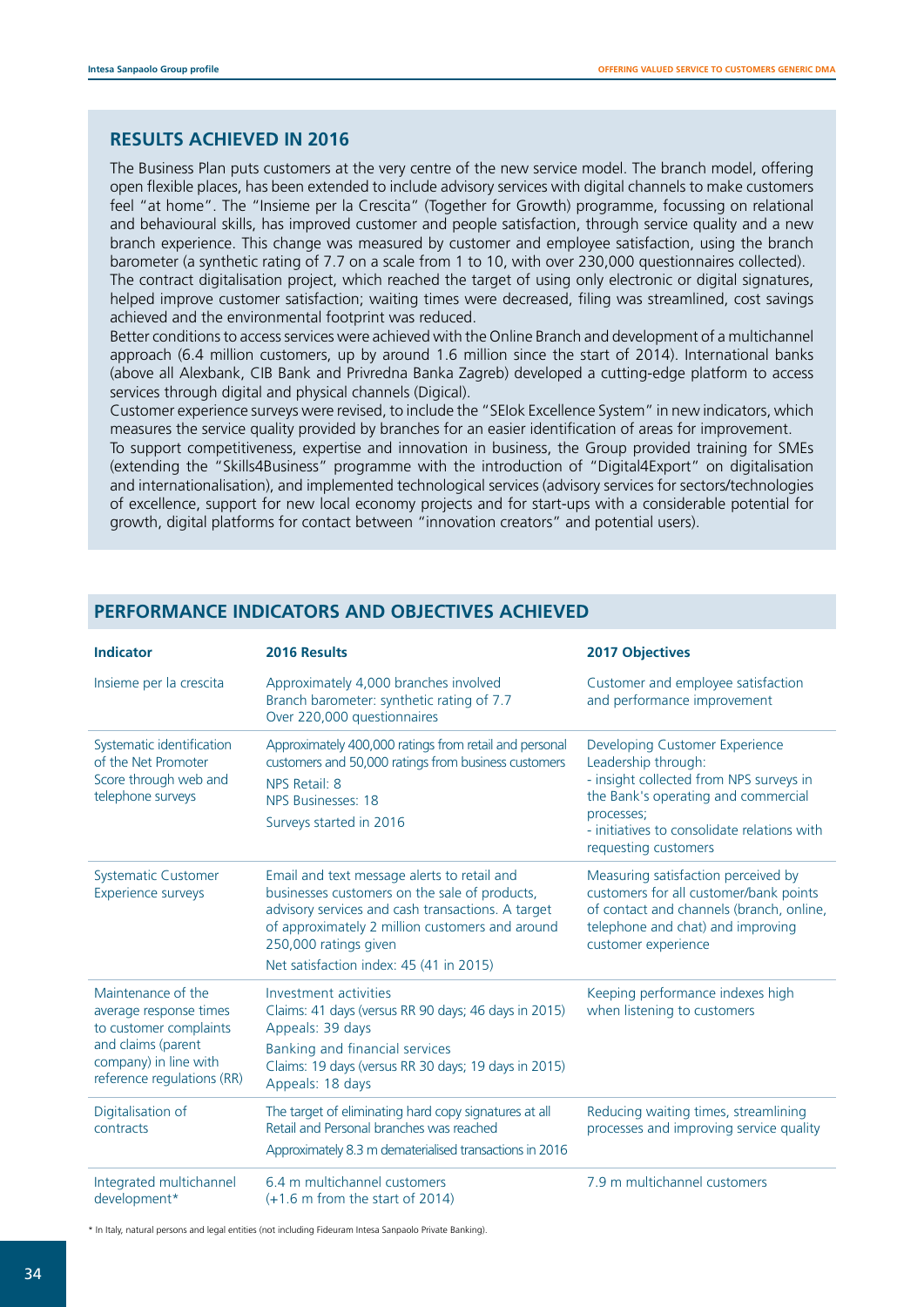# Access to credit and asset management

## **WHY THIS ISSUE IS SIGNIFICANT**

The Intesa Sanpaolo Group guarantees products and services that promote financial inclusion and access to credit. The correct allocation of resources and ability to identify local players with whom agreements and synergies can be developed facilitates inclusion, also for vulnerable people, preferring counterparties that meet requirements in terms of repayment capacity.

Asset management is also targeted by innovation, with the development of customer services offering investment as well as forms of protection and welfare – which are an increasingly important factor for the long term wellbeing of households. Intesa Sanpaolo's portfolios include funds which adopt selection criteria based on Principles for Responsible Investment, also with a view to generating sustainability dynamics in businesses and customer choices.

### **HOW IT IS MANAGED**

Intesa Sanpaolo acts on an ongoing basis to continually develop processes, rules and tools to manage credit using rating systems integrated with quality and forward-looking aspects and a proactive approach to preventing non-performing loans.

Intesa Sanpaolo steers, governs and supports the Group in coordinated action, based on Powers, Rules for Concession and Management and detailed Operating Procedures . With regard to Third sector customers, a rating model has been developed that is better suited to the characteristics of this type of customers.

Clear and specific positive and negative selection criteria are adopted for ethical investment funds, for securities to be included in the portfolio, with the supervision of an external, independent Sustainability Committee.

#### **DEPARTMENTS/FUNCTIONS IN CHARGE**

Risk management and control are monitored by corporate bodies, and coordinated by the Chief Risk Officer (for risk management) and by the Chief Lending Officer (for Group credit risk and management), reporting directly to the Chief Executive Officer.

These areas of central responsibility support Business entities and other functions involved in the credit process, with the aim of making credit disbursement, management and control more efficient and effective.

As for asset management, "Group Product Governance Guidelines on financial and banking products for retail customers" have been defined, updating the legal and organisational framework for a fully comprehensive and unique approach to rules on customer relations and the conduct to adopt for retail proposals.

## **RELATED TOPICS**

| Support for the business system                       | page 60  |  |
|-------------------------------------------------------|----------|--|
| Offering investments based on sustainability criteria | page 65  |  |
| Customer protection and responsible sales             | page 67  |  |
| Financial inclusion and economic empowerment          | page 68  |  |
| Loans and services for the green economy              | page 122 |  |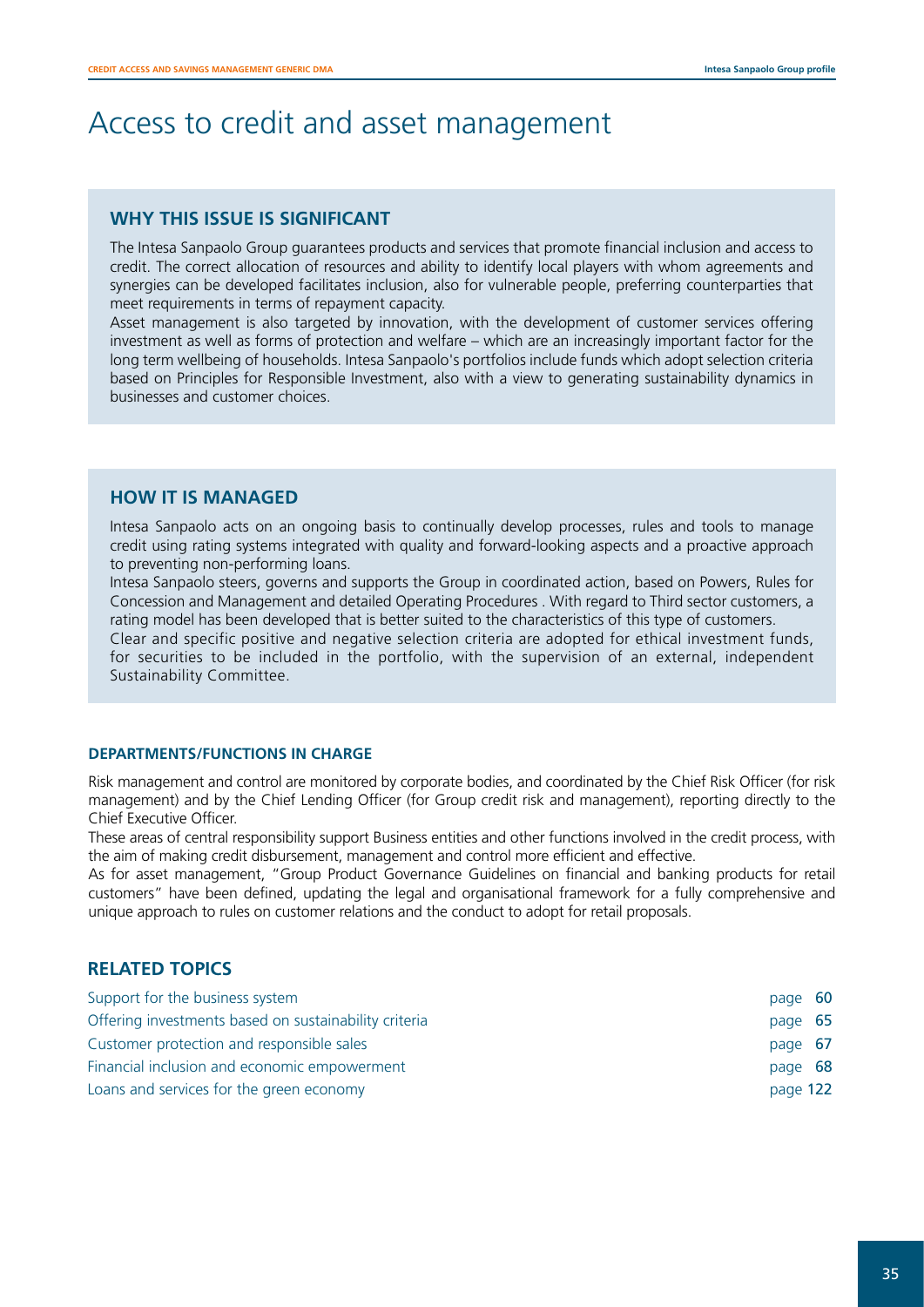### **RESULTS ACHIEVED IN 2016**

The key objective of the Business Plan is to develop the real economy and communities where the Group operates. Actions to promote access to credit continued, with initiatives to offer micro-credit and combat usury, totalling around 76 million euro. Various solutions for young people and households were offered, including "Mutuo Giovani", a mortgage with special conditions for first home buyers and "Per Te Prestito con Lode", loans and agreements to support university students. To protect economic stability and safeguard people and households in difficult situations, several insurance solutions were made available (the "ProteggiMutuo", "Mi curo dei miei", "Tu dopo di Noi", "Offerta Salute" policies for mortgage protection, life and health insurance).

To support the business system, the "Entrepreneurship Micro-Credit Loan" was launched for small businesses, which does not require collateral and uses a special part of the Guarantee Fund for SMEs of the Ministry for Economic Development. The "Production Chain Development" programme improves credit access conditions for investments in industrial production chains with a new risk assessment that takes into account quality aspects. Partnerships with trade associations (Confindustria Piccola Industria, Confindustria, Confcommercio, Confagricoltura, and Coldiretti) promoted investments in fixed and intangible capital, above all in research, innovation and training.

Support for the start-up of Italian businesses (Intesa Sanpaolo Start-Up Initiative to promote new companies with a high technological content) and companies investing in innovation and research ("Nova+" programme) was considerable.

To promote the growth of large companies and Groups on international markets, the Corporate and Investment Banking Division put in place an extensive reorganisation process to include advisory services and specialist, focussed products (Transaction Banking, with specific reference to support for Cash Management and Trade Finance) as part of international network assistance (available in over 40 countries).

Activities to support the Third sector and social economy continued with new medium and long term loans in support of social enterprises for approximately 200 million euro. In November 2016, Banca Prossima was awarded Certified Benefit Corporation (B-Corp) certification, demonstrating the benefits it has generated for the community.

As regards asset management and sustainable investment products, Eurizon Capital and Banca Fideuram offer socially responsible investment solutions. In particular, Eurizon Capital has developed asset management products in line with Principles for Responsible Italian Stewardship Principles for exercising administrative and voting rights in listed companies it has invested in.

| <b>Indicators</b>                                               | 2016 Results                                                    | <b>2017 Objectives</b><br>cumulative value 2014-2017 |
|-----------------------------------------------------------------|-----------------------------------------------------------------|------------------------------------------------------|
| New medium/long term<br>credit granted to the real<br>economy   | 56 bn in 2016<br>137 bn cumulative figure 2014-2016             | Approximately 170 bn                                 |
| New medium/long term<br>credit granted to social<br>enterprises | 0.2 bn in 2016<br>0.6 bn cumulative figure 2014-2016            | Approximately 1.2 bn                                 |
| Loans for initiatives with<br>a high social impact              | 4.6 bn in 2016<br>More than 11.4 bn cumulative figure 2014-2016 | Support for vulnerable social groups                 |
| Nova+ loans for business<br>innovation                          | 46.5 m in 2016<br>More than 245 m cumulative figure 2014-2016   | Support for companies that create<br>innovation      |

### **PERFORMANCE INDICATORS AND OBJECTIVES ACHIEVED**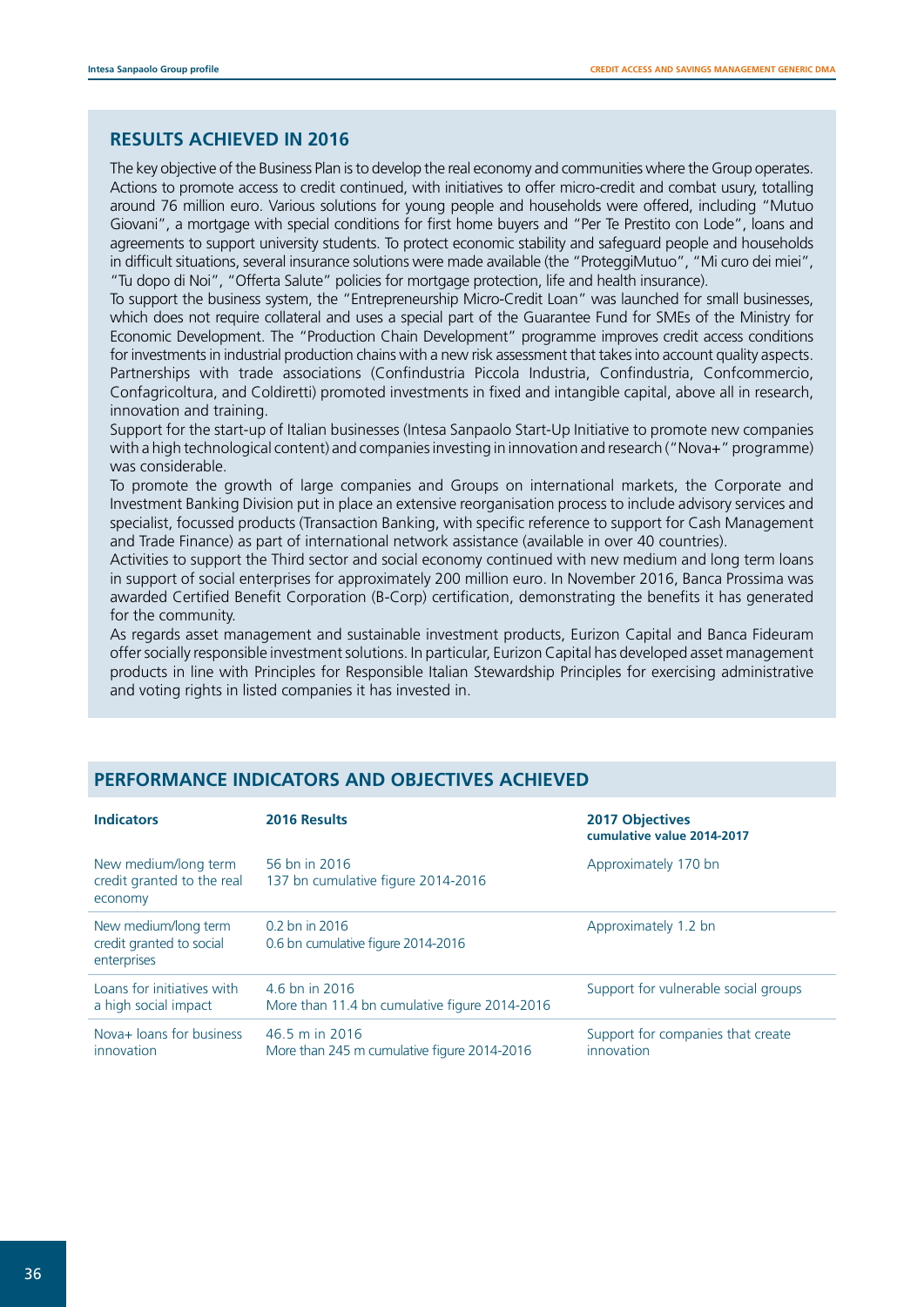# Climate change

# **WHY THIS ISSUE IS SIGNIFICANT**

Climate change is far reaching, with consequences that not only affect the "environment", but can have considerable repercussions on social dynamics and on future generations. It is worldwide in scope and rapidly evolving, involving all components of the environment, society and all aspects of the economic system, with considerable impact on customers, households, the community and consequently on the overall operations of the Group.

Intesa Sanpaolo, aware that the fight against climate change calls for a clear, effective strategy, has adopted an Environmental and Energy Policy which mainly focuses on reducing its ecological footprint and protecting the ecosystem, supporting research and innovation for improving energy performance, analysing risks and climate change opportunities, in order to incorporate them in company policies. In this context, the Group pursues qualitative and quantitative improvement objectives, to help offset the effects of climate change at both a social/environmental and business level. In particular, Intesa Sanpaolo has produced a Long Term Action Plan for Environmental Sustainability since 2009, for its long term objectives, in order to reduce risks and environmental impact and also decrease energy use and climate-altering emissions.

Through green finance activities and the development of innovative products and services, Intesa Sanpaolo supports its customers in reducing their ecological footprint and responding effectively to the pressure of environmental challenges.

## **HOW IT IS MANAGED**

Fighting climate change is a commitment to environmental sustainability set out in the Code of Ethics. Environmental and energy policy rules and specific policies originating from these establish standards and behaviour to adopt to focus on climate change. The scope refers to both direct impact on the environment deriving from the Bank's operations, for which a certified Environmental Management System has been adopted and Energy Manager and Mobility Manager positions established, and indirect impact deriving from customers and suppliers. The Intesa Sanpaolo Group carefully monitors risks relating to climate change to promote a behaviour that helps reduce and develop a culture focussed on prevention. The monitoring of these risks is based on processes in the Code of Ethics, the Environmental Management System and Sustainability Report that make it possible to identify objectives and action plans for the management and mitigation of these risks.

#### **DEPARTMENTS/FUNCTIONS IN CHARGE**

The CSR Sub-Department monitors the Group's social and environmental responsibility areas, planning, managing and monitoring sustainability policies and tools. This function reports, through the Chief Governance Officer, to the Managing Director and CEO and to the Board of Directors and works with a network of contacts at various entities of the Group in Italy and abroad. The Safety and Protection Department, reporting to the Managing Director and CEO, is responsible for governing the Environmental and Energy Management System adopted by the Group, monitoring direct and indirect impact and promoting improvement objectives, guaranteeing that international ISO certification is maintained in conjunction with relevant entities.

## **RELATED TOPICS**

| Management of social and environmental risks in loans                  | page 56  |
|------------------------------------------------------------------------|----------|
| Climate change: management of potential environmental risks and impact | page 120 |
| Loans and services for the green economy                               | page 122 |
| A green culture and initiatives                                        | page 124 |
| Environmental aspects                                                  | page 126 |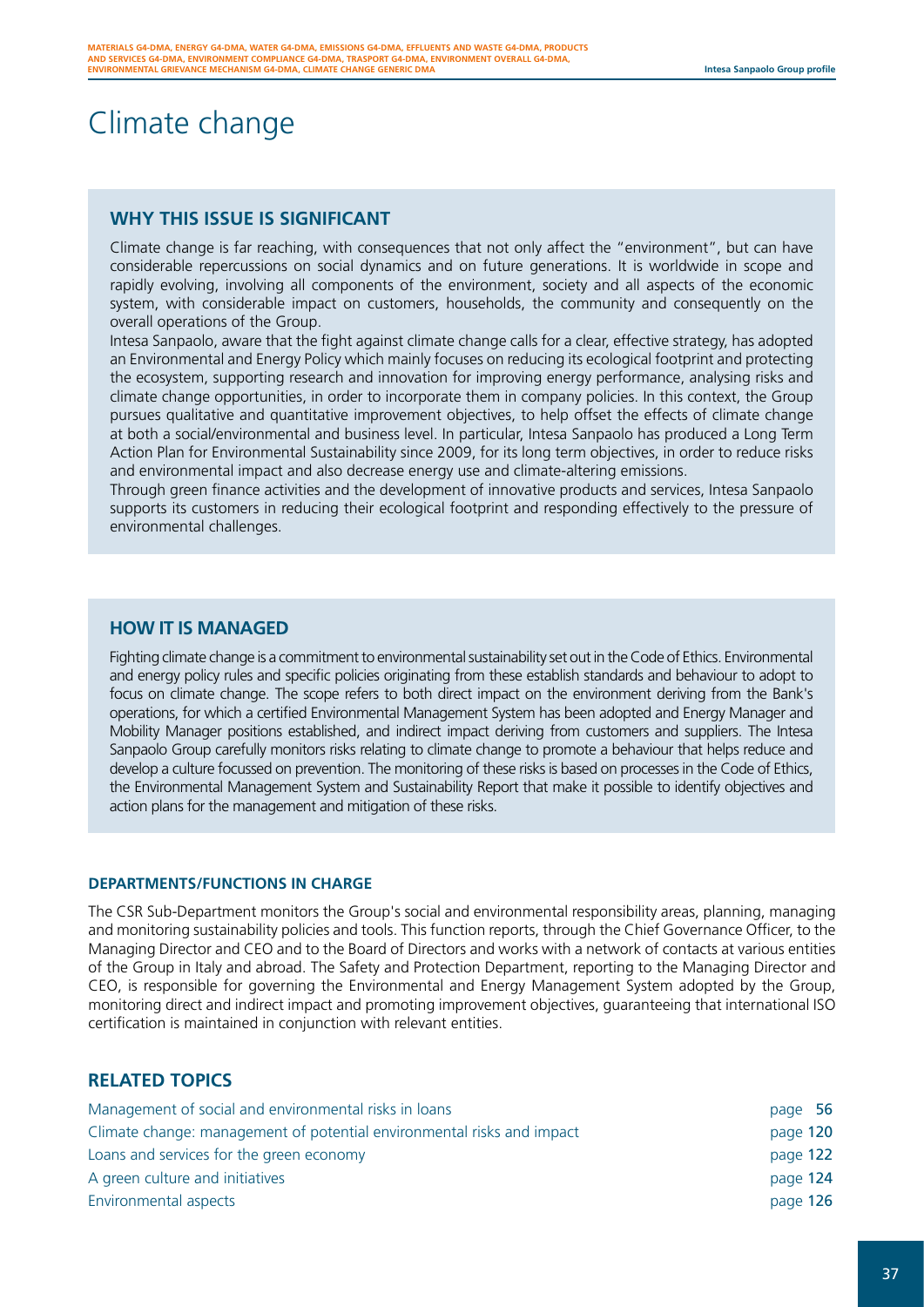# **RESULTS ACHIEVED IN 2016**

Intesa Sanpaolo is committed to environmental sustainability, also through green products and services. In this context, the Group continued to provide financing in the field of renewable energy, energy savings and environmental protection, with measures for individual customers, enterprises and the Third sector. Loans for over 1.7 billion euro were disbursed in 2016.

As for customer advisory services, Mediocredito Italiano's Energy Desk continued its specialist activities to analyse projects in the renewable energies sector, supporting the Group's commercial network.

Support for investments in research and technological innovation to tackle climate change was also considerable. The Intesa Sanpaolo Start-Up Initiative Programme continued to promote business initiatives with a high technological content, with a particular focus on the Clean Tech sector and Circular Economy. Environmental risk assessment in the loan process is ensured by Equator Principles screening and internal credit rating (see the section "Management of business risk", page 53).

As regards the management of direct impact on the environment, action continued to improve overall energy efficiency and reduce CO<sub>2</sub> emissions. In Italy, around 97% of electricity used came from renewable sources, certified by a Guarantee of Origin, and with over 1,000 MWh produced from the Group's own photovoltaic plants. Thanks to feed-in tariffs and the fact that no electricity was bought, the photovoltaic plants at Moncalieri, Settimo Torinese and Sarmeola di Rubano generated savings of around 298,000 euro. The Environment and Energy Management System, certified to ISO 14001 and ISO 50001 and, for the reporting of greenhouse gas emissions, to ISO 14064, continued to be extended in Italy. With the inclusion of the New Headquarters in Turin, the System is now in place at more than 200 operating units. In 2016, the Hungarian Bank CIB Bank was awarded ISO 50001 certification for all 85 sites.

The reduction in the Group's electricity and heating use, equal to 6.7%, generated an estimated economic return of over 800,000 euro and tax relief of around one million euro.

For sustainable mobility, the number of agreements with public transport companies, and car and bike sharing services, was increased.

89% of all paper purchased was eco-friendly paper. Dematerialisation programmes made it possible to avoid using around 2,700 tonnes of paper, with fewer CO<sub>2</sub> emissions of over 4,300 tonnes and savings of around 3 million euro.

Awareness of environmental issues was developed internally, with training courses (a new course on waste management in Intesa Sanpaolo branches on the e-learning platform "Ambientiamo"), and externally, with customer notices and participation in numerous national and international events.

| <b>Indicators</b>                                                         | 2016 Results                                                                                                                                                   | <b>2016 Objectives</b>                                                                                                      | <b>2017 Objectives</b>                                                                                                                                      |
|---------------------------------------------------------------------------|----------------------------------------------------------------------------------------------------------------------------------------------------------------|-----------------------------------------------------------------------------------------------------------------------------|-------------------------------------------------------------------------------------------------------------------------------------------------------------|
| Electricity consumption in<br>Italy compared to 2012                      | 19.9% reduction                                                                                                                                                | 17% reduction                                                                                                               | 20% reduction                                                                                                                                               |
| Purchase of eco-friendly or<br>recycled paper in Italy                    | 93%                                                                                                                                                            | 98%                                                                                                                         | 98%                                                                                                                                                         |
| Group indirect emissions<br>(Scope2 – location based)<br>compared to 2012 | 13.5% reduction                                                                                                                                                | 13% reduction                                                                                                               | 14% reduction                                                                                                                                               |
| Extension of "other indirect<br>emissions" reporting<br>(Scope3)          | The reporting scope of<br>Internet banking transactions<br>was extended to include<br>international banks                                                      | Gradual expansion of the scope and improvement in reporting                                                                 |                                                                                                                                                             |
| Environmental certification                                               | The New Turin Headquar-<br>ters (approximately 2,000<br>people) was included in<br>the sample and CIB Bank<br>(Hungary) was awarded ISO<br>50001 certification | The number of sites with<br>UNI EN ISO 14001, UNI CEI<br>EN ISO 50001 and UNI EN<br>ISO 14064 certification was<br>extended | The system was extended to<br>another 25 operating units<br>in Sicily, Tuscany, Umbria<br>and Emilia and aligned with<br>the new ISO 14001:2015<br>standard |

# **PERFORMANCE INDICATORS AND OBJECTIVES ACHIEVED**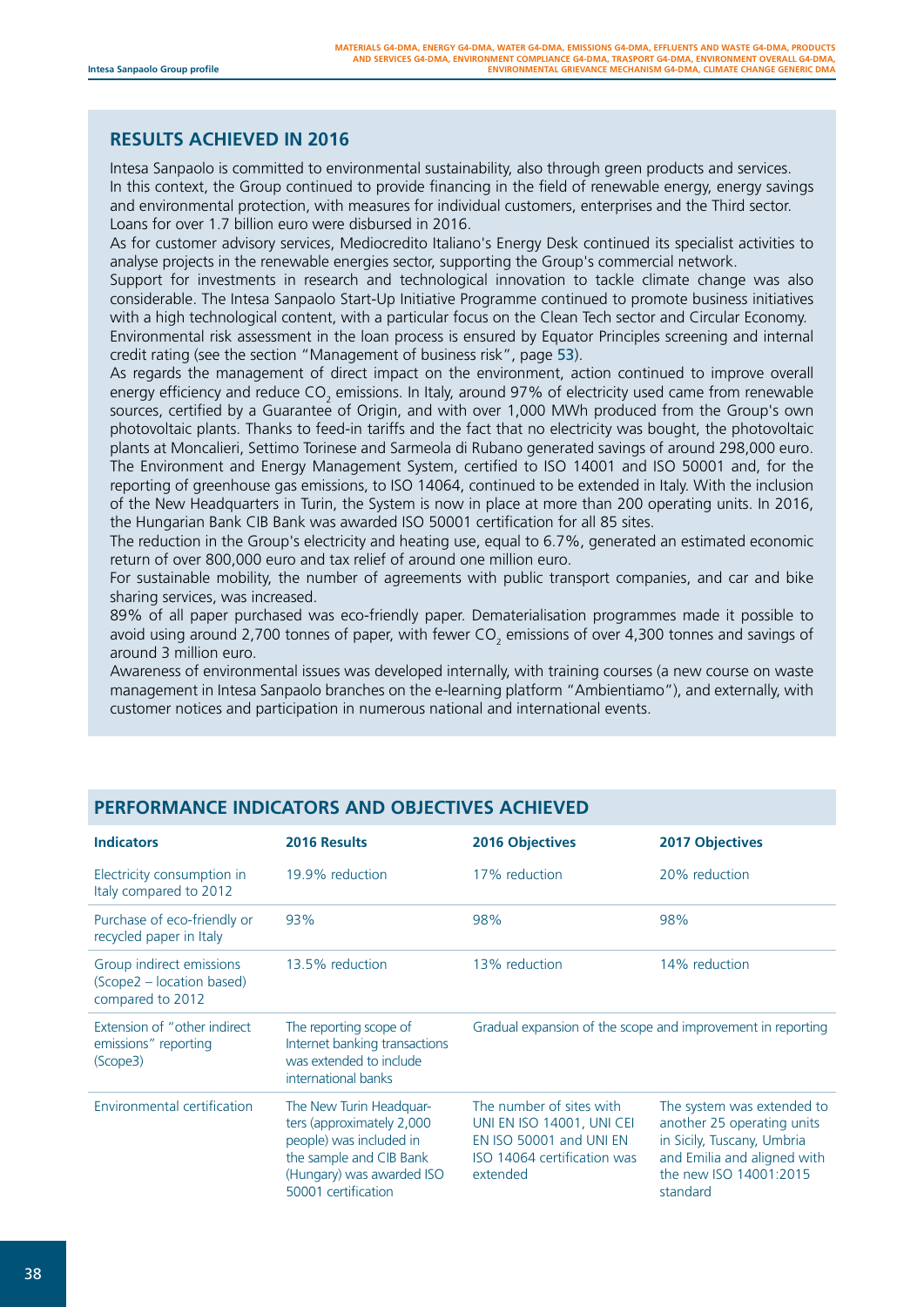# Adoption of international standards and commitments















#### **Global Compact** [\[i\]](http://www.unglobalcompact.org)

A UN initiative that aims to promote corporate social responsibility through the adoption of ten fundamental principles relating to human rights, labour rights, environmental protection and the fight against corruption.

#### **Equator Principles** [\[i\]](http://www.equator-principles.com)

Guidelines for social and environmental risk assessment and management in project financing, based on criteria recommended by the International Finance Corporation, a World Bank organisation.

#### **UNEP Finance Initiative** [\[i\]](http://www.unepfi.org)

The UN Environmental Programme that promotes dialogue among financial institutions on economic performance, environmental protection and sustainable development.

#### **CDP** [\[i\]](https://www.cdp.net/en-US/Pages/HomePage.aspx)

An independent non-profit organisation that holds and manages the most extensive database worldwide of information on climate change in the corporate sector. Membership of the Carbon Disclosure Project requires the disclosure of greenhouse gas emissions and the corporate strategies implemented to manage issues regarding climate change. The Intesa Sanpaolo Group is part of the CDP as a signatory through Eurizon Capital SGR and the Intesa Sanpaolo Group Pension Fund.

#### **Global Reporting Initiative** [\[i\]](http://www.globalreporting.org/)

An organisation which develops sustainability guidelines recognised at a global level through a multi-stakeholder process. Intesa Sanpaolo has been accredited as an Organizational Stakeholder of GRI since 2010.

#### **London Benchmarking Group** [\[i\]](http://www.lbg-online.net)

An internationally recognised reporting standard on the community investments of businesses.

#### **PRI - Principles for Responsible Investment** [\[i\]](http://www.unpri.org/)

Investment sustainability principles established from the partnership between UNEP-FI and Global Compact. The Intesa Sanpaolo Group supports the principles as a signatory through Eurizon Capital SGR and the Intesa Sanpaolo Group Pension Fund.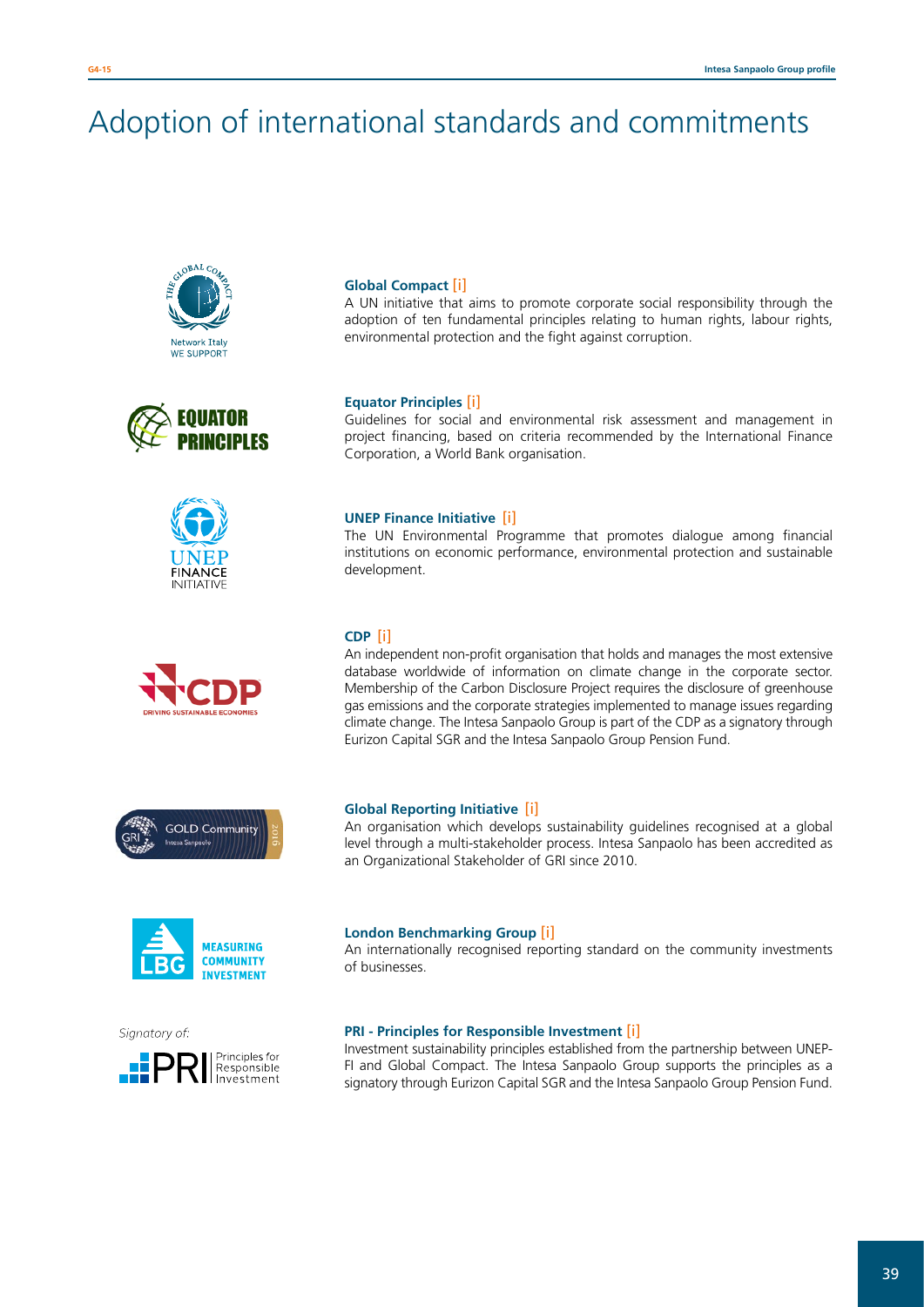# Global Compact: the 10 principles of the United Nations

Intesa Sanpaolo participates in the Global Compact Advanced Programme and reports on actions taken in compliance with its commitments in the "Advanced Level" disclosure available on the Global Compact website.

|                                      |    | <b>The 10 Principles</b>                                                                                              | <b>Performance Indicators</b>                                                                                                                                                                                                                                                                                                                                              |
|--------------------------------------|----|-----------------------------------------------------------------------------------------------------------------------|----------------------------------------------------------------------------------------------------------------------------------------------------------------------------------------------------------------------------------------------------------------------------------------------------------------------------------------------------------------------------|
| Human rights [i]                     | 1. | Promote and respect the protection of internationally<br>proclaimed human rights within their spheres of<br>influence | Human Rights: G4-HR2 (Investments), G4-<br>HR8 (Rights of Indigenous Peoples), G4-HR9<br>(Assessment), G4-HR12 (Human Rights<br>Grievance Mechanisms)<br>Society: G4-SO1, G4-SO2 (Local Communities)                                                                                                                                                                       |
|                                      | 2. | Make sure that they are not complicit, albeit indirectly,<br>in human rights abuse                                    | Human Rights: G4-HR1 (Investment)                                                                                                                                                                                                                                                                                                                                          |
| <b>Job protection</b><br>$[1]$ $[1]$ | 3. | Uphold the freedom of association and the effective<br>recognition of the right to collective bargaining              | Organisational profile: G4-11 (Employees<br>covered by collective bargaining agreements)<br>Human Rights: G4-HR4 (Freedom of<br>Association and Collective Bargaining)<br>Labour: G4-LA4 (Labour/Management<br>Relations)                                                                                                                                                  |
|                                      | 4. | Eliminate all forms of forced or compulsory labour                                                                    | Human Rights: G4-HR6 (Forced or<br>Compulsory Labour)                                                                                                                                                                                                                                                                                                                      |
|                                      | 5. | Ensure the effective abolition of child labour                                                                        | Human Rights: G4-HR5 (Child Labour)                                                                                                                                                                                                                                                                                                                                        |
|                                      | 6. | Eliminate all forms of discrimination in employment and<br>occupation                                                 | Organisational profile: G4-10 (Employees by type)<br>Economic: G4-EC5, G4-EC6 (Market Presence)<br>Labour practices and decent work: G4-LA1,<br>LA3 (Employment); G4-LA9, G4-LA11 (Training<br>and Education); G4-LA12 (Diversity and Equal<br>Opportunity); G4-LA13 (Equal Remuneration for<br>Women and Men)<br>Human Rights: G4-HR3 (Non-discrimination)                |
| <b>Environmental</b> [i]             | 7. | Support a precautionary approach to environmental<br>challenges                                                       | Economic: G4-EC2 (Economic Performance)<br>Environment: G4-EN1 (Materials); G4-EN3<br>(Energy)<br>G4-EN8 (Water); G4-EN15, G4-EN16,<br>G4-EN17, G4-EN21 (Emissions); G4-EN27<br>(Products and Services)<br>G4-EN31 (Overall)                                                                                                                                               |
|                                      | 8. | Undertake initiatives to promote greater environmental<br>responsibility                                              | Environment: G4-EN1, EN2 (Materials); G4-EN3,<br>G4-EN4, G4-EN5, G4-EN6, G4-EN7 (Energy);<br>G4-EN8, G4-EN15, G4-EN16, G4-EN17,<br>G4-EN18, G4-EN19, G4-EN21 (Emissions),<br>G4-EN23, (Effluents and Waste); G4-EN27,<br>(Products and Services); G4-EN29 (Compliance);<br>G4-EN30 (Transport); G4-EN31 (Overall); G4-<br><b>EN34 (Environmental Grievance Mechanisms)</b> |
|                                      | 9. | Encourage the development and diffusion of<br>environmentally friendly technologies                                   | Environment: G4-EN6, G4-EN7 (Energy); G4-<br>EN19 (Emissions); G4-EN27 (Products and<br>Services); G4-EN31 (Overall)                                                                                                                                                                                                                                                       |
| Corruption [i] [i]                   |    | 10. Promote initiatives to work against corruption in all its<br>forms, including extortion and bribery               | Ethics and Integrity: G4-56, G4-57, G4-58<br>Society: G4-SO3, G4-SO4, G4-SO5 (Anti-<br>corruption); G4-SO6 (Public Policy)                                                                                                                                                                                                                                                 |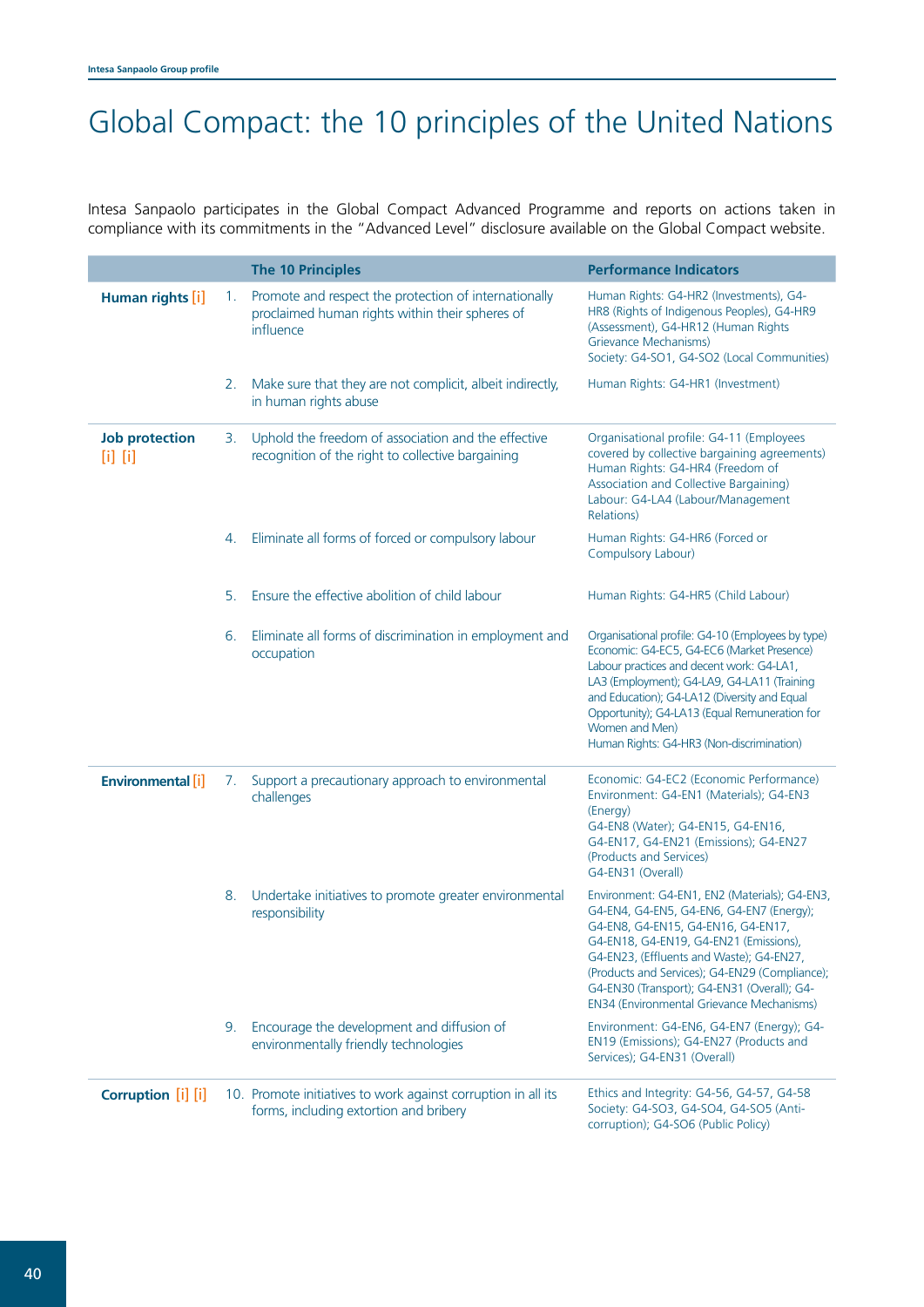# Intesa Sanpaolo's Commitment to the Sustainable Development Goals of the United Nations

Intesa Sanpaolo is a member of the business communities that support the United Nations' Sustainable Development Goals. Recognising the close connection of some of these objectives with its own business, Intesa Sanpaolo has identified the most significant projects and activities already in progress, witnessing their contribution to the generation of positive change at a global level.

#### **BANK THE UNBANKED**

Over the years, Alexbank has developed several products dedicated to individuals who would have no access to banking to improve living and working conditions in the poorest areas of the country. This commitment is part of a dedicated project – "Bank the Unbanked" – which provides for the development and integration of three lines of intervention for this type of customer: micro-deposits, which include new savings products at attractive rates, a dedicated debit card and the halving of charges on all additional services (more than 700 accounts opened, with deposits of nearly 177 thousand euro); expansion of micro business, with a network of local supporting specialists; creation of a mobile wallet platform. Moreover, the offer to support small and very small businesses, available since 2008 with several dedicated branches, operating in close contact with these individuals to help them develop their business, continued. Overall, micro-credit activities led to around 38 million euro of loans in 2016 (45.6 million euro in 2015). See page 75

**Material issue:** financial inclusion and economic empowerment **Business issue:** access to financial services



NO<br>Poverty

#### **USE OF RENEWABLE SOURCES**

In 2016, 80% of the electricity used by the Intesa Sanpaolo Group, which is committed to gradually reducing its dependence on fossil fuels, came from renewable sources. In particular, in Italy, the percentage reached was equal to around 97%, with over 110,000 tonnes of CO<sub>2</sub> per year avoided, thanks to the use of electricity certified with a Guarantee of Origin from renewable sources, and own production of over 1,000 MWh from photovoltaic plants. The cogeneration plant at the Parma EDP centre produced a limited amount of energy, equal to around 3% of total consumption in Italy. See page 127

**Material issue:** Climate change **Business issue:** renewable energy



#### **INTESA SANPAOLO'S EMPLOYMENT PROTECTION**

Employment is one of the priority areas in which we are working to motivate and engage people in terms of flexibility, efficiency and productivity. An important objective of the 2014-2017 Business Plan is the reallocation of 4,500 members of staff in order to achieve strategic plans, without cutting jobs. In 2016 the Group recruited 4,100 people (1,098 in Italy and 3,023 abroad). At a Group level the number of female staff accounted for 54% (53% in 2015) and investment in the future through the introduction of young resources continued in line with company objectives. See page 103

**Material issue:** job protection policies **Business issue:** employment

#### **EMPLOYMENT, TRAINING AND PROMOTION OF NEW ENTREPRENEURSHIP**

Intesa Sanpaolo is a strategic partner to Piccola Industria Confindustria in the "AdottUP" project for the adoption of start-ups. It turns the best entrepreneurial ideas into sustainable businesses thanks to the training provided by established companies which become their "tutors" and guide them through their development. As part of funding for new business activities, 235 initiatives were supported in 2016, for 87.6 million euro, of which 46.5 million earmarked for 48 start-ups for research and development projects with Nova+ funding. See page 63

**Material issue:** support for the business system **Business issue:** youth employment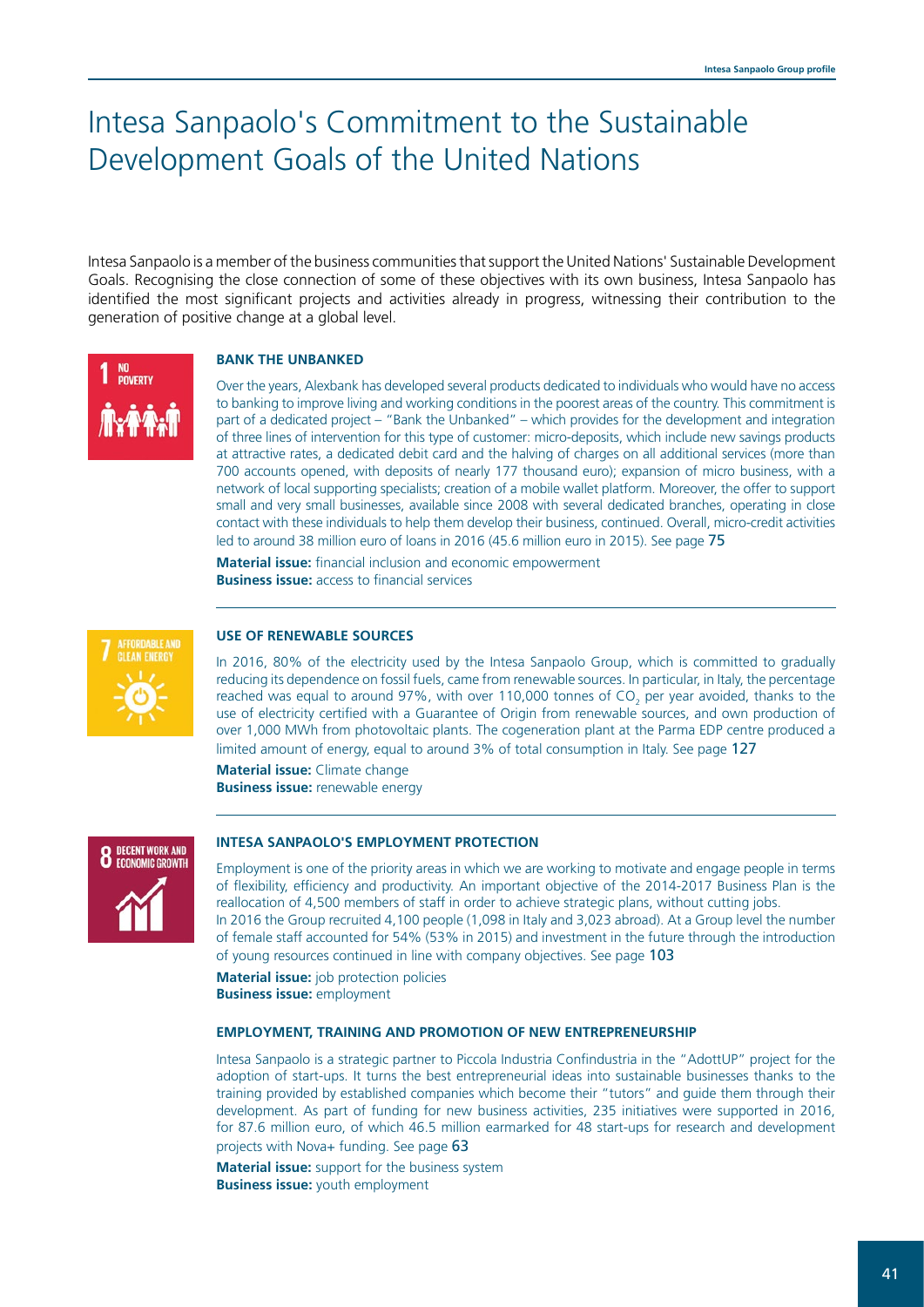

#### **TECH MARKETPLACE**

This promotes interaction between start-ups, SMEs and large companies, allowing technological start-ups and SMEs to offer their innovations to larger firms, thereby facilitating the meeting of supply and demand for technological innovation, with the aim of creating partnerships, commercial agreements and acquisitions. In 2016, the platform had over 5,000 businesses on the demand side, and over 1,200 profiles on the technological supply side comprising start-ups and tech SMEs grouped into about ten different sectors, including energy, software, telecommunications, transport, the food and agricultural industry and fashion. See page 112

**Material issue:** support for the business system **Business issue:** research and development



#### **THE MANAGEMENT OF ENVIRONMENTAL EMERGENCIES**

Intesa Sanpaolo's strategy includes actions to adapt to climate change that has already taken place. In recent years we have witnessed extreme atmospheric events at a global level that have had considerable impact on the Bank's structures and on the activities and daily lives of customers. Knowing how to assess and manage these risks is therefore increasingly important. In particular, Intesa Sanpaolo supports families and economic operators damaged by bad weather and climatic emergencies, through specific loans with favourable terms and the suspension of repayments on existing loans. See page 120

**Material issue:** Climate change

**Business issue:** risks and opportunities deriving from Climate change

#### **LOANS FOR THE GREEN ECONOMY**

Loans for corporate, small business and retail customer segments wishing to invest in energy savings and renewable sources continued in 2016.

Over 1.7 billion euro was disbursed, accounting for 3.1% of total loans. See page 122

**Material issue:** Climate change

**Business issue:** risks and opportunities deriving from Climate change



#### **PREVENTION OF CORRUPTION**

The Bank has adopted strict internal procedures over time to prevent the risk of corruption and extortion. In addition to specific provisions in the Code of Ethics, the Group's Internal Code of Conduct and the Compliance Programme pursuant to Legislative Decree 231/2001 on the administrative liability of entities, a detailed set of internal regulations has been established, which all personnel must be familiar and comply with. These regulations govern in detail corporate processes that may potentially lead to this type of offence being committed. The Compliance, Audit and Internal Control Departments must ensure ongoing consistency between the control and conduct principles on corruption in the Compliance Programme and internal regulations in force, also ensuring compliance with said principles. In 2016, a specific anti-corruption project was set up to consolidate the internal monitoring of customer and Bank activities, with the approval of Guidelines on Anti-Corruption and the Identification of a Group Anti-Corruption Officer in March 2017. See page 82

**Material issue:** integrity and rigour in corporate conduct **Business issue:** anti-corruption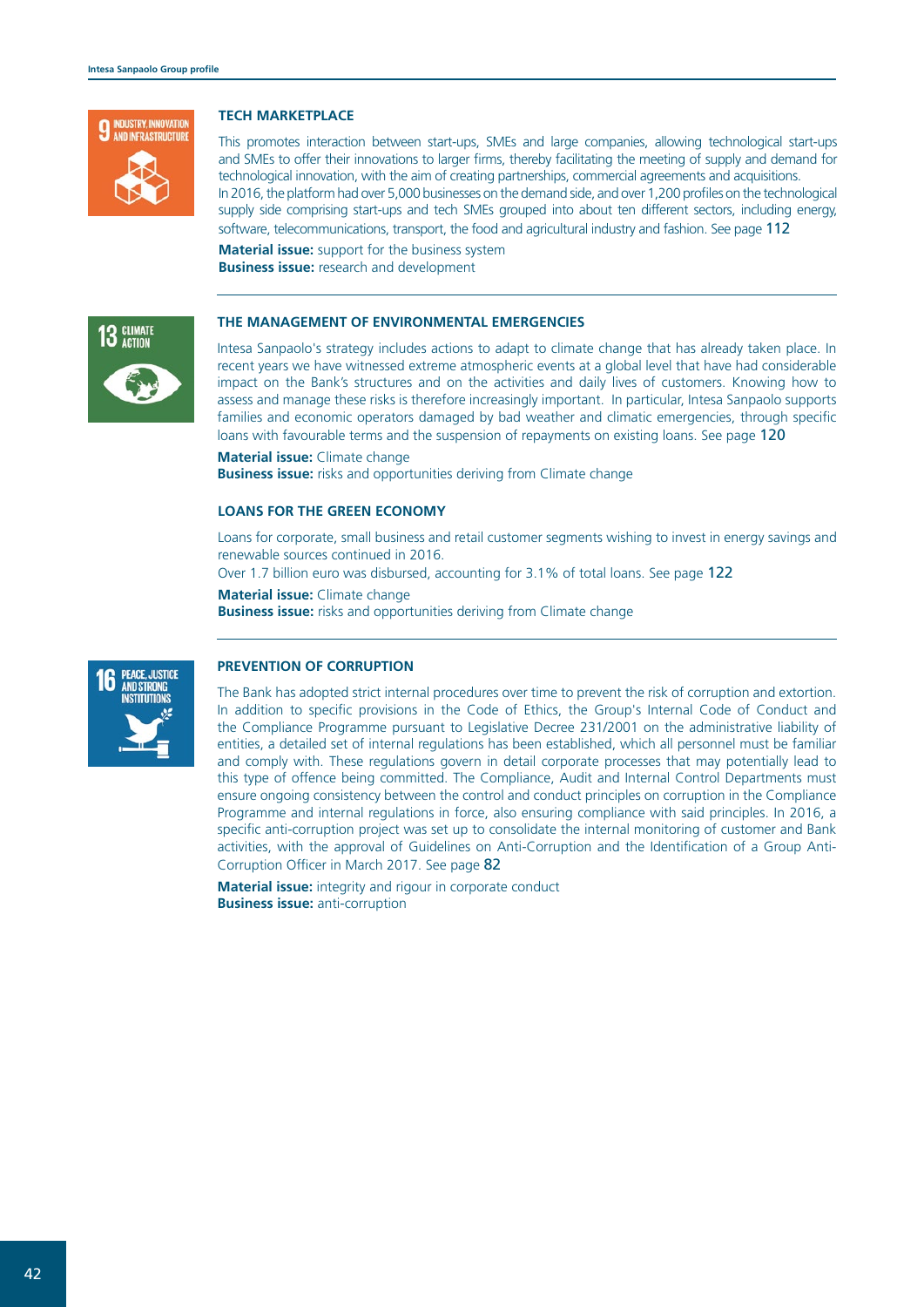# Awards and inclusion in indexes

Intesa Sanpaolo is in several sustainability indexes, where selection is based not only on financial performance but also on social and environmental performance (ESG analysis).



The index includes companies that are leaders worldwide in terms of environmental, social and governance criteria, based on ESG indicators provided by Sustainalytics. Intesa Sanpaolo obtained a rating of A, compared to a sector average of C.